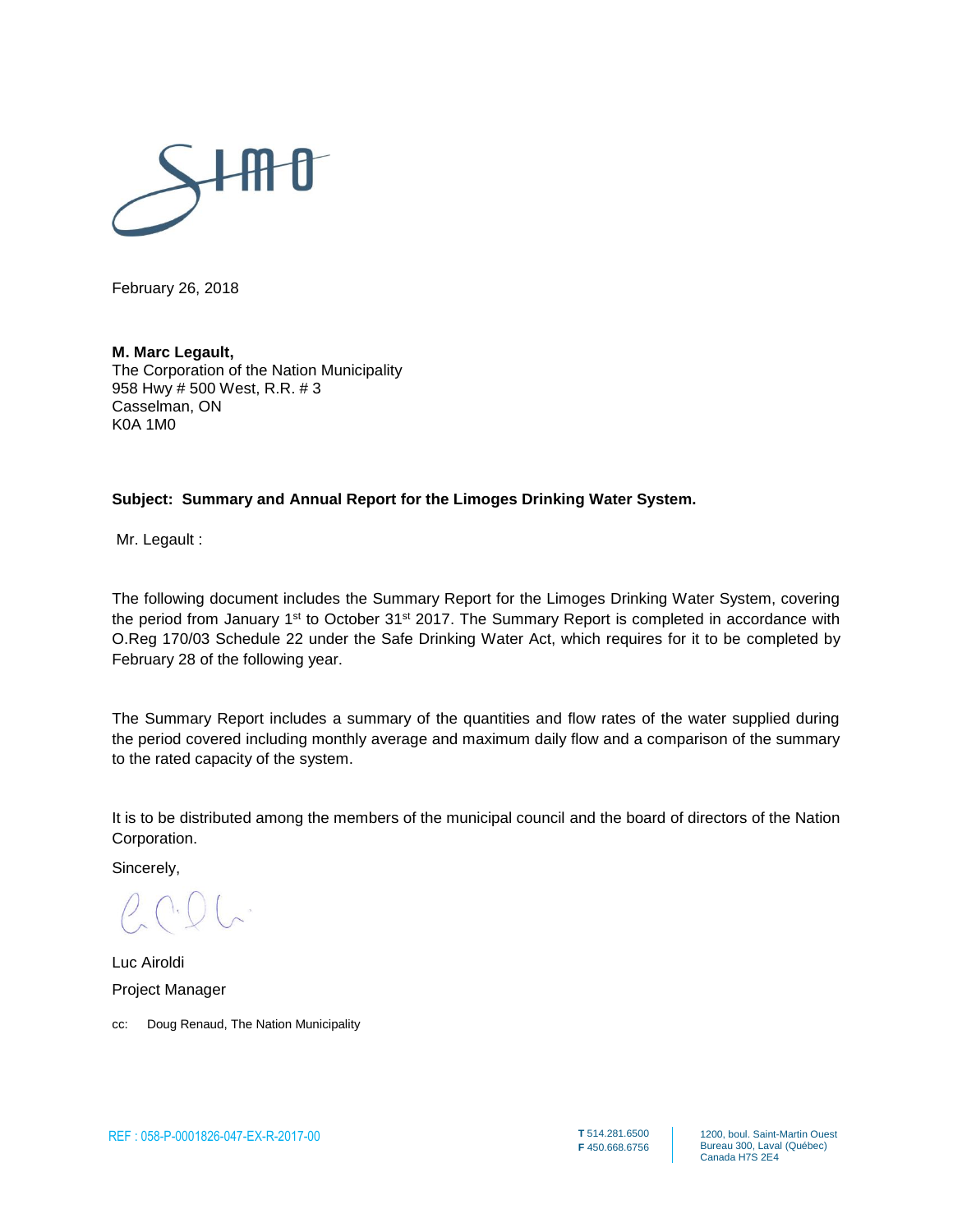

# The Nation Municipality

Report for Limoges Drinking Water System

**2017 Summary and Annual report** 

Date: February 2018 N/Réf. : 058-P-0001826-027-EX-R-2017-00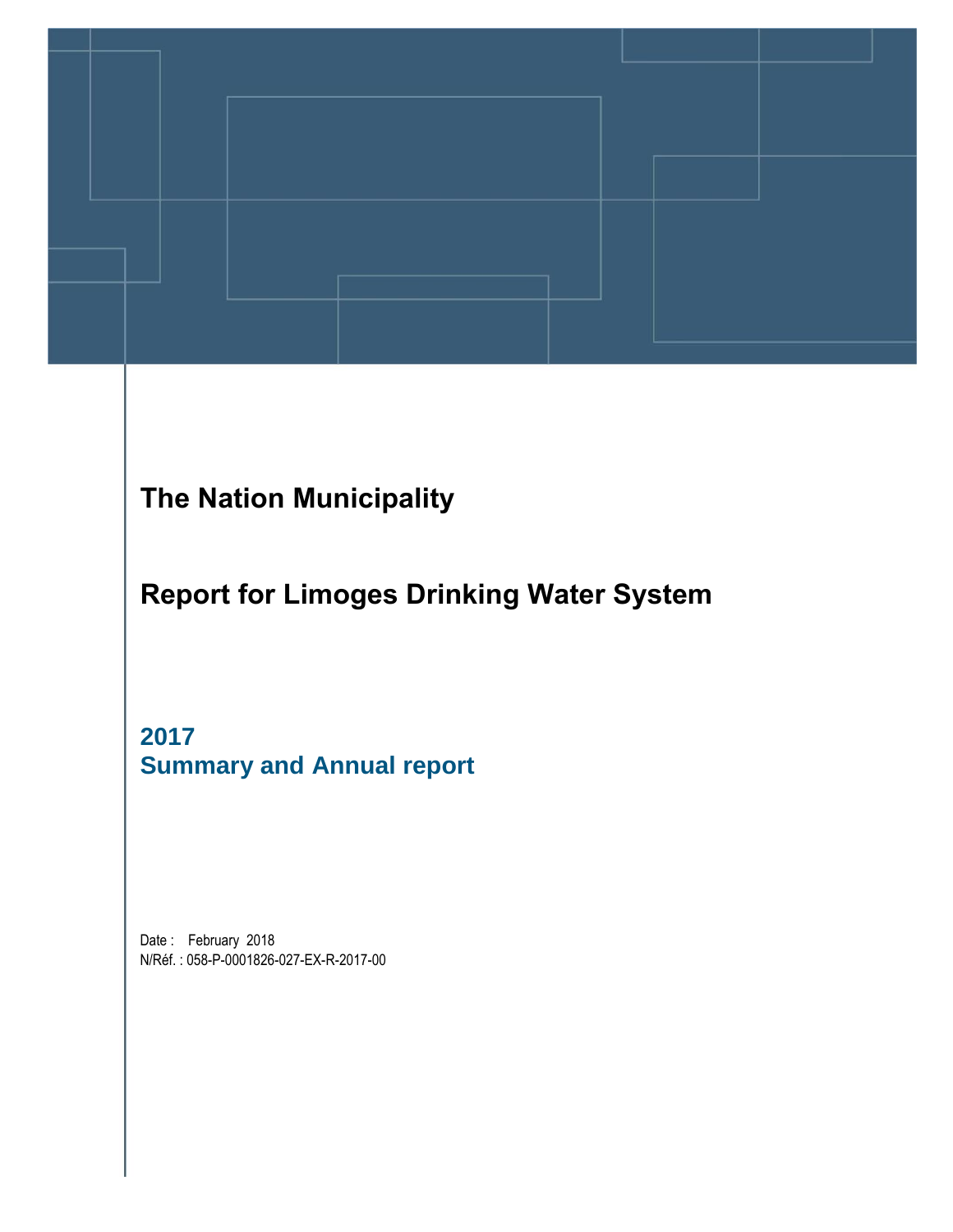

#### **Summary Report for the Limoges Drinking Water System**

#### **Background**

O. Reg. 170/03 Schedule 22 Summary Reports for Municipalities applies for small and large municipal residential systems. The Limoges Drinking Water System is considered to be a large municipal residential system as it is a "municipal drinking water system that serves a major residential development and serves more than 100 private residences" as defined in Section 1 of O.Reg.170/03.

The summary report must be prepared by February 28 of the following year and must be given to:

- in the case of a drinking water system owned by a municipality, the members of the municipal council;
- in the case of a drinking water system owned by a municipal service board established under section 195 of the *Municipal Act, 2001*, the members of the municipal service board; or
- in the case of a drinking water system owned by a corporation, the board of directors of the corporation.

The Summary Report must:

- list the requirements of the Act, the regulations, the system's approval, drinking water works permit, municipal drinking water licence, and any orders applicable to the system that were not met at any time during the period covered by the report; and
- for each requirement referred to in clause (a) that was not met, specify the duration of the failure and the measures that were taken to correct the failure
- A summary of the quantities and flow rates of the water supplied during the period covered by the report, including monthly average and maximum daily flows.
- A comparison of the summary referred to in paragraph 1 to the rated capacity and flow rates approved in the system's approval, drinking water works permit or municipal drinking water licence, or if the system is receiving all of its water from another system under an agreement pursuant to subsection 5 (4), to the flow rates specified in the written agreement.

*058-P-0001826-047-EX-R-2017-00* **LIMOGES DRINKING WATER SYSTEM SUMMARY REPORT 2017**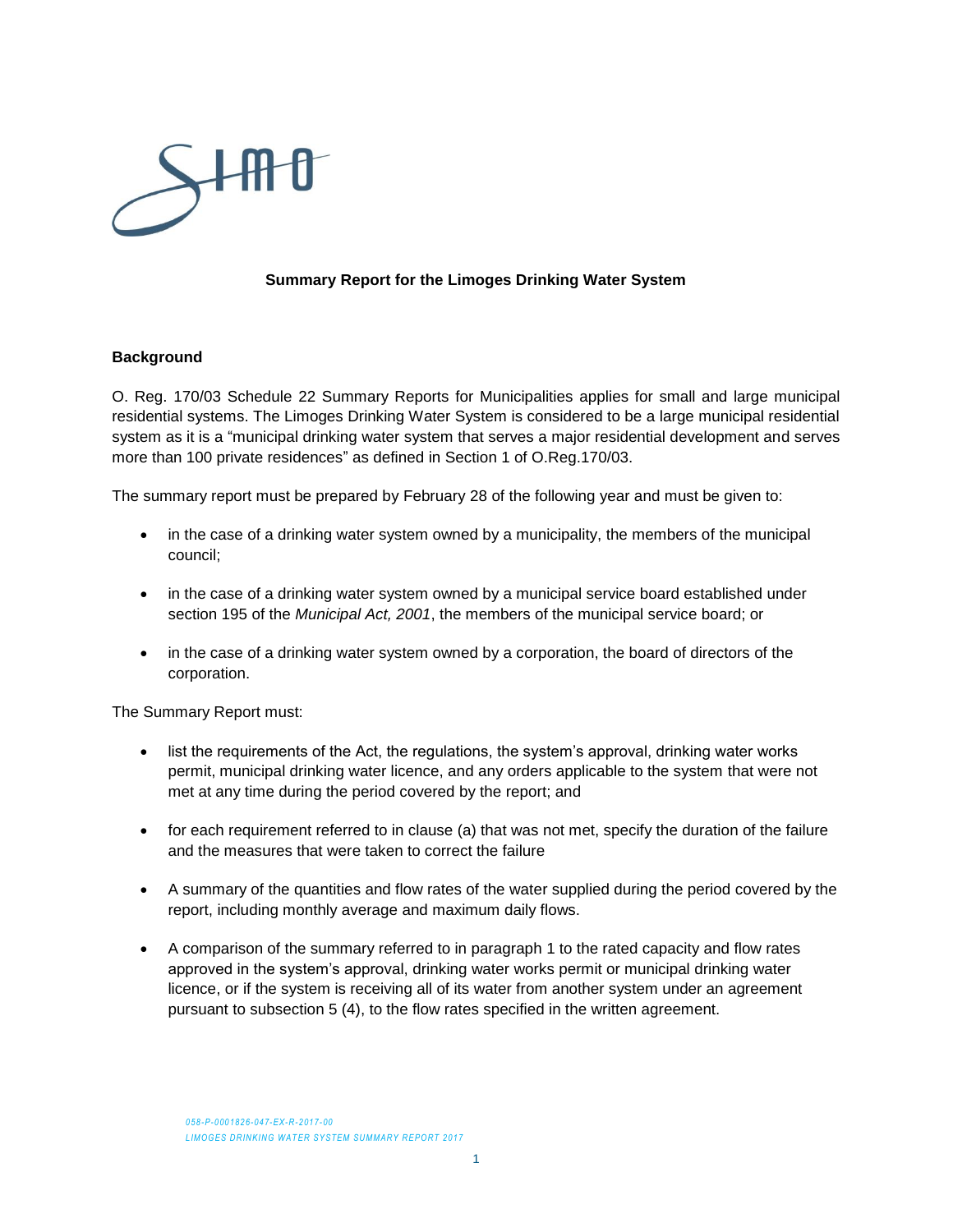#### **Content**

The following table lists the requirements that the system failed to meet and the measures taken to correct the failures.

| <b>Drinking Water</b><br><b>Legislation and</b>                                | <b>Requirements the system</b><br>failed to meet                       | Duration of the<br>failure | <b>Corrective</b><br>measures taken          | <b>Status</b>    |
|--------------------------------------------------------------------------------|------------------------------------------------------------------------|----------------------------|----------------------------------------------|------------------|
| Safe Drinking Water<br>Act, 2002                                               | None                                                                   | N/A                        | N/A                                          | N/A              |
| <b>Ontario Regulations:</b><br>O.Reg. 128/04<br>O.Reg. 169/03<br>O.Reg. 170/03 | Preventive boiled water (Broke<br>hydrant valve)<br>Sodium (33.3 mg/l) | 15-03-2017<br>N/A          | Resample<br>0cfu/100ml<br>Advise all citizen | Complete<br>Open |
| Systems approval:<br>Certificate of<br>Approval                                | None                                                                   | N/A                        | N/A                                          | N/A              |
| <b>Drinking Water</b><br><b>Works Permit under</b><br>O.Reg 188/03             | None                                                                   | N/A                        | N/A                                          | N/A              |
| Municipal Drinking<br>Water Licence under<br>O.Reg 188/03                      | None                                                                   | N/A                        | N/A                                          | N/A              |
| <b>Provincial Officer's</b><br>Order                                           | None                                                                   | N/A                        | N/A                                          | N/A              |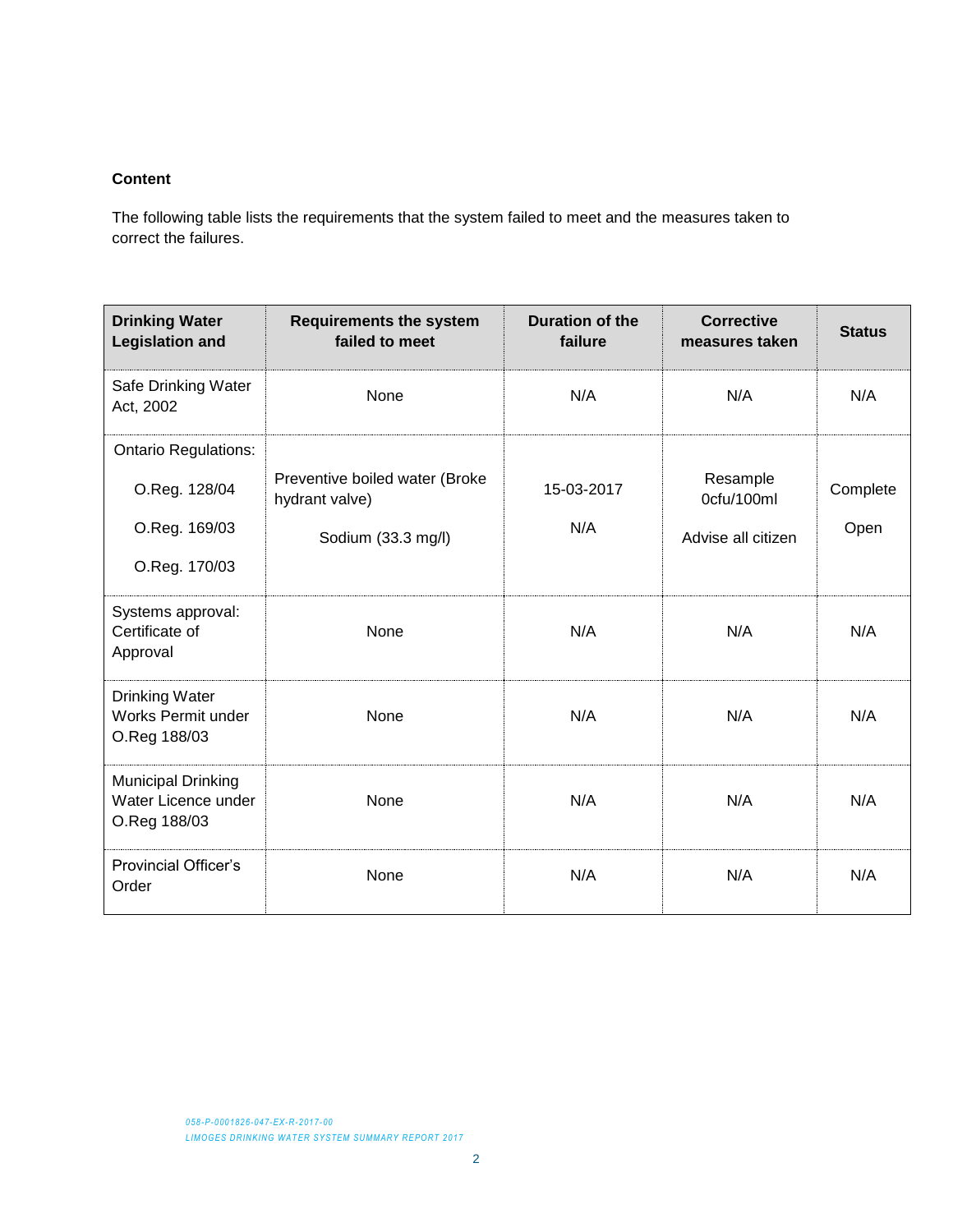#### Comparison:

During 2017 year, (January 1 to October 31), the maximum daily flow of 1 481 m<sup>3</sup>/d occurred during the month of June and represented 71,2 % of the rated capacity of the Limoges Water Treatment Plant which is 2080 m<sup>3</sup>/d.

The maximum daily flow from wells of 1444 L/Min (24.1 L/sec or 2080 m<sup>3</sup>/d) as per the Permit to Take Water number 1106-968LAR dated April 12<sup>th</sup> 2013. The maximum daily flow of 1714 m<sup>3</sup>/d, which occurred in July, represented 82,4 % of the rated capacity of the Limoges Water Treatment plant wells.

The average daily distribution flow during the 2017 year, (January 1 to October 31) was 927 m<sup>3</sup>/d.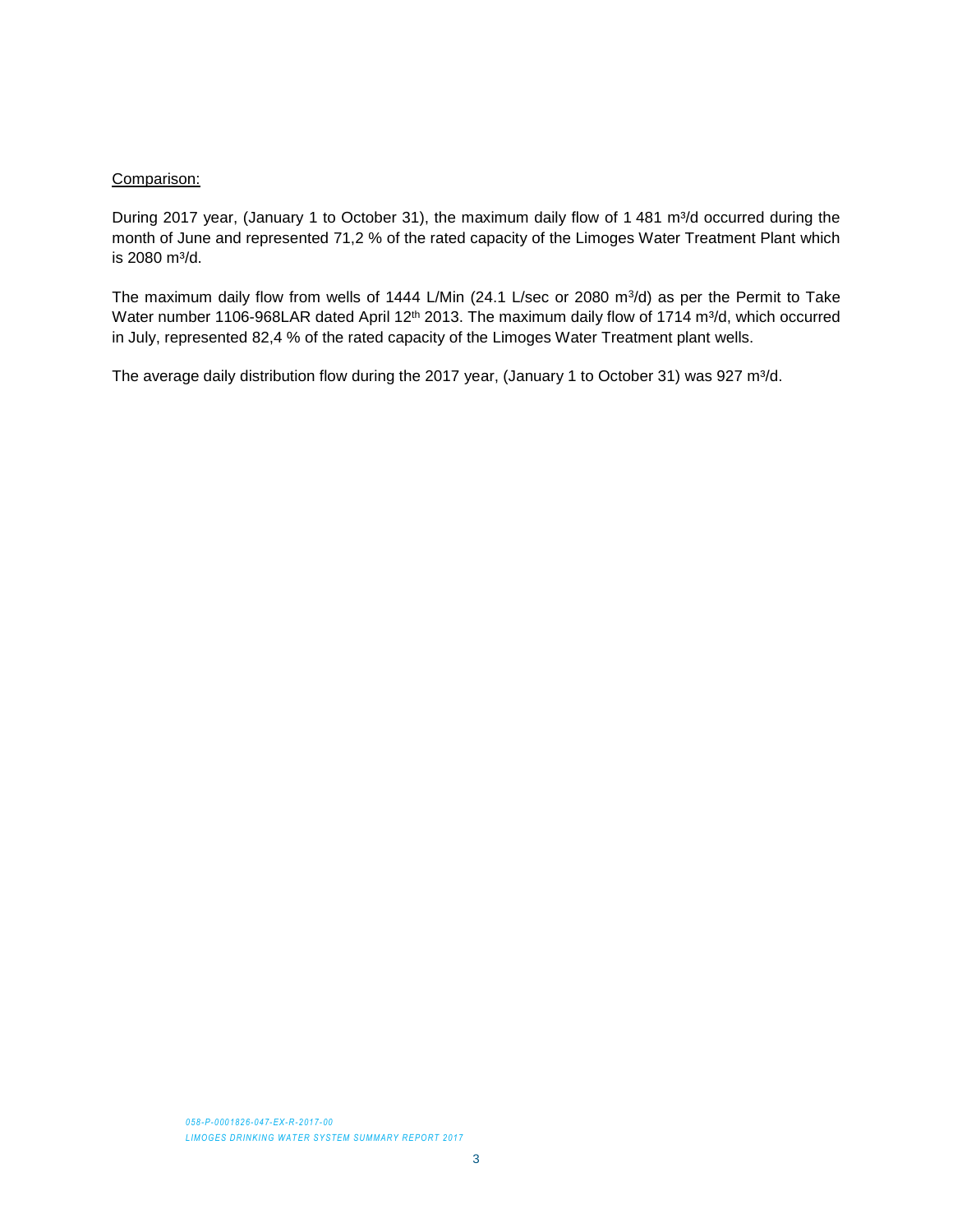#### **2017 Summary Report Limoges Water Taking**

**Municipality:** Village of Limoges and Forest Park in the Nation Township

**Facility:** Limoges Water Treatment Plant and Distribution System

**Works:** 260006841 - Limoges Water Treatment Plant and Water Distribution System

**Classification:** Class 1 Water Distribution

**Water Source:** Ground Water

Permit Number: 03-P-4045

| Permit Number: 03-P-4045                 |         |                                  |         |             |         |         |         |         | Total Designed Capacity (m3/day): |         |             | 2080           |          |
|------------------------------------------|---------|----------------------------------|---------|-------------|---------|---------|---------|---------|-----------------------------------|---------|-------------|----------------|----------|
|                                          |         | Period: 2017-01-01 to 2017-12-31 |         |             |         |         |         |         | Rated Capacity (L/s) & (L/min) :  |         |             | 24,0           | 1440,0   |
|                                          | Jan     | Feb                              | Mar     | Apr         | May     | Jun     | Jul     | Aug     | Sep                               | Oct     | Nov         | Dec            | Sum      |
| Well #1                                  |         |                                  |         |             |         |         |         |         |                                   |         |             |                |          |
| <b>Total Hours of Taking</b>             | 191,80  | 159,53                           | 153,60  | 138,76      | 156,14  | 127,37  | 98,54   | 177,65  | 188,90                            | 150,84  |             |                | 1 543,13 |
| Total Amount of Taking (m <sup>3</sup> ) | 17 961  | 16 643                           | 15 4 69 | 15 705      | 16 5 24 | 14 4 49 | 11 572  | 16 378  | 14 075                            | 14 840  |             |                | 153 615  |
|                                          |         |                                  |         |             |         |         |         |         |                                   |         |             |                |          |
| Average Daily Taking (m3)                | 579     | 594                              | 499     | 524         | 533     | 516     | 609     | 528     | 469                               | 479     |             |                | 533      |
| % Rated Capacity (ave daily taking)      | 27,85   | 28,58                            | 23,99   | 25,17       | 25,63   | 24,81   | 29,28   | 25,40   | 22,56                             | 23,01   | 0,00        | 0,00           | 21,36    |
|                                          |         |                                  |         |             |         |         |         |         |                                   |         |             |                |          |
| Max Daily Flow (m3)                      | 1 0 2 1 | 1 1 2 7                          | 942     | 952         | 1 0 7 5 | 1 1 1 1 | 1 2 4 7 | 975     | 1 0 38                            | 944     |             |                | 1 247    |
| % Rated Capacity (max daily flow)        | 49,10   | 54,18                            | 45,27   | 45,78       | 51,66   | 53,43   | 59,96   | 46,86   | 49,92                             | 45,40   | 0,00        | 0,00           | 59,96    |
|                                          |         |                                  |         |             |         |         |         |         |                                   |         |             |                |          |
| Min Daily Flow (m3)                      | 238     | 193                              | 188     | 248         | 258     | 0       | 133     | 23      | 19                                | 263     |             |                | $\bf o$  |
| % Rated Capacity (max daily flow)        | 11,42   | 9,30                             | 9,02    | 11,93       | 12,40   | 0,00    | 6,37    | 1,13    | 0,90                              | 12,64   | 0,00        | 0,00           | 12,64    |
|                                          |         |                                  |         |             |         |         |         |         |                                   |         |             |                |          |
| Average Daily Rate of Taking (L/s)       | 21,84   | 21,97                            | 22,21   | 23,03       | 23,38   | 22,06   | 21,72   | 22,51   | 22,86                             | 22,45   |             |                | 22,40    |
| Peak Daily Rate of Taking (L/s)          | 23,97   | 23,99                            | 23,83   | 23,93       | 24,00   | 24,00   | 24,00   | 24,00   | 23,98                             | 23,98   |             |                | 24,00    |
| % Peak Daily Rate of Taking (L/s)        | 99,88   | 99,96                            | 99,29   | 99,71       | 100,00  | 100,00  | 100,00  | 100,00  | 99,92                             | 99,92   | 0,00        | 0,00           | 100,00   |
|                                          |         |                                  |         |             |         |         |         |         |                                   |         |             |                |          |
| Peak Daily Rate of Taking (L/min)        | 1 4 3 8 | 1 4 3 9                          | 1 4 3 0 | 1 4 3 6     | 1 4 4 0 | 1 4 4 0 | 1 4 4 0 | 1 4 4 0 | 1 4 3 9                           | 1 4 3 9 | $\mathbf 0$ | $\mathbf 0$    | 1 198,40 |
| % Peak Daily Rate of Taking (L/min)      | 99,88   | 99,96                            | 99,29   | 99,71       | 100,00  | 100,00  | 100,00  | 100,00  | 99,92                             | 99,92   | 0,00        | 0,00           | 100,00   |
|                                          |         |                                  |         |             |         |         |         |         |                                   |         |             |                |          |
| Well level (static & Dynamic)            | 6,33    | 6,47                             | 7,20    | 8,44        | 9,08    | 8,74    | 9,20    | 8,65    | 8,29                              | 7,92    |             |                | 8,03     |
| Min Well level (Dynamic)                 | 5.70    | 6, 10                            | 6,41    | 7,16        | 8,19    | 8,20    | 8,48    | 8.08    | 7,83                              | 7,20    |             |                | 5,70     |
| Max Well level (static)                  | 6,69    | 6,90                             | 7,51    | 9,01        | 9,67    | 9,30    | 9,76    | 9,12    | 8,63                              | 8,28    |             |                | 9,76     |
|                                          |         |                                  |         |             |         |         |         |         |                                   |         |             |                |          |
|                                          | Jan     | Feb                              | Mar     | Apr         | May     | Jun     | Jul     | Aug     | Sep                               | Oct     | Nov         | Dec            | Sum      |
| Well #2                                  |         |                                  |         |             |         |         |         |         |                                   |         |             |                |          |
| <b>Total Hours of Taking</b>             | 160,97  | 131,70                           | 153,34  | 114,19      | 140,02  | 182,21  | 241,11  | 173,69  | 164,07                            | 167,35  |             |                | 1 628,65 |
| Total Amount of Taking (m <sup>3</sup> ) | 16 851  | 15 332                           | 16 500  | 12 5 63     | 16 4 28 | 21 319  | 26 036  | 18781   | 15 800                            | 14 695  |             |                | 174 305  |
|                                          |         |                                  |         |             |         |         |         |         |                                   |         |             |                |          |
| Average Daily Taking (m3)                | 544     | 548                              | 532     | 419         | 530     | 711     | 839,87  | 606     | 527                               | 474     |             |                | 573      |
| % Rated Capacity (ave daily taking)      | 26,13   | 26,33                            | 25,59   | 20,13       | 25,48   | 34,16   | 40,38   | 29,13   | 25,32                             | 22,79   | 0,00        | 0,00           | 22,95    |
|                                          |         |                                  |         |             |         |         |         |         |                                   |         |             |                |          |
| Max Daily Flow (m3)                      | 994     | 1 0 3 1                          | 1 0 2 5 | 933         | 931     | 1 2 4 5 | 1 372   | 1 0 3 5 | 979,11                            | 832,56  |             |                | 1 372,06 |
| % Rated Capacity (max daily flow)        | 47,79   | 49,59                            | 49,27   | 44,85       | 44,74   | 59,87   | 65,96   | 49,78   | 47,07                             | 40,03   | 0,00        | 0,00           | 65,96    |
|                                          |         |                                  |         |             |         |         |         |         |                                   |         |             |                |          |
| Min Daily Flow (m3)                      | 104     | 24                               | 271     | $\mathbf 0$ | 263     | 315     | 319     | 251     | 11                                | 3       |             |                | 0,00     |
| % Rated Capacity (max daily flow)        | 4,98    | 1,14                             | 13,04   | 0,00        | 12,66   | 15,13   | 15,35   | 12,07   | 0,51                              | 0, 16   | 0,00        | 0,00           | 15,35    |
|                                          |         |                                  |         |             |         |         |         |         |                                   |         |             |                |          |
| Average Daily Rate of Taking (L/s)       | 22,60   | 22,68                            | 23,06   | 20,59       | 21,97   | 22,16   | 22,45   | 22,52   | 22,22                             | 21,93   |             |                | 22,22    |
| Peak Daily Rate of Taking (L/s)          | 23,87   | 23,92                            | 23,98   | 23,98       | 24,00   | 24,00   | 24,00   | 24,00   | 23,93                             | 23,98   |             |                | 24,00    |
| % Peak Daily Rate of Taking (L/s)        | 99,46   | 99,67                            | 99,92   | 99,92       | 100,00  | 100,00  | 100,00  | 100,00  | 99,71                             | 99,92   | 0,00        | 0,00           | 100,00   |
|                                          |         |                                  |         |             |         |         |         |         |                                   |         |             |                |          |
| Peak Daily Rate of Taking (L/min)        | 1 4 3 2 | 1 4 3 5                          | 1 4 3 9 | 1 4 3 9     | 1 4 4 0 | 1 4 4 0 | 1 4 4 0 | 1 4 4 0 | 1 4 3 6                           | 1 4 3 9 | $\mathbf 0$ | $\overline{0}$ | 1 1 9 8  |
| % Peak Daily Rate of Taking (L/min)      | 99,46   | 99,67                            | 99,92   | 99,92       | 100,00  | 100,00  | 100,00  | 100,00  | 99,71                             | 99,92   | 0,00        | 0,00           | 100,00   |
|                                          |         |                                  |         |             |         |         |         |         |                                   |         |             |                |          |
| Well level Average (Static & Dynamic)    | 6,39    | 6,54                             | 7,26    | 8,56        | 9,21    | 8.81    | 9.17    | 8.86    | 8,45                              | 8.06    |             |                | 8,13     |
| Min Well level (Dynamic)                 | 5,75    | 6,08                             | 6,37    | 7,20        | 8,49    | 8,17    | 8,25    | 8,24    | 7,85                              | 7,47    |             |                | 5,75     |
| Max Well level (static)                  | 6,76    | 6,98                             | 7,59    | 9,16        | 9,82    | 9,45    | 9,83    | 9,44    | 8,84                              | 8,46    |             |                | 9,83     |
|                                          |         |                                  |         |             |         |         |         |         |                                   |         |             |                |          |
|                                          | Jan     | Feb                              | Mar     | Apr         | May     | Jun     | Jul     | Aug     | Sep                               | Oct     | Nov         | Dec            | Sum      |
| <b>Total Amount of Taking (m3)</b>       |         |                                  |         |             |         |         |         |         |                                   |         |             |                |          |
| Total Amount of Taking (m <sup>3</sup> ) | 34 812  | 31 975                           | 31 969  | 28 268      | 32 951  | 35 768  | 37 608  | 35 159  | 29 875                            | 29 535  |             |                | 327 920  |
| Average Daily Taking (m3)                | 1 1 2 3 | 1 1 4 2                          | 1 0 3 1 | 942         | 1 0 6 3 | 1 1 9 2 | 1 2 1 3 | 1 1 3 4 | 996                               | 953     |             |                | 1 079    |
|                                          |         |                                  |         |             |         |         |         |         |                                   |         |             |                |          |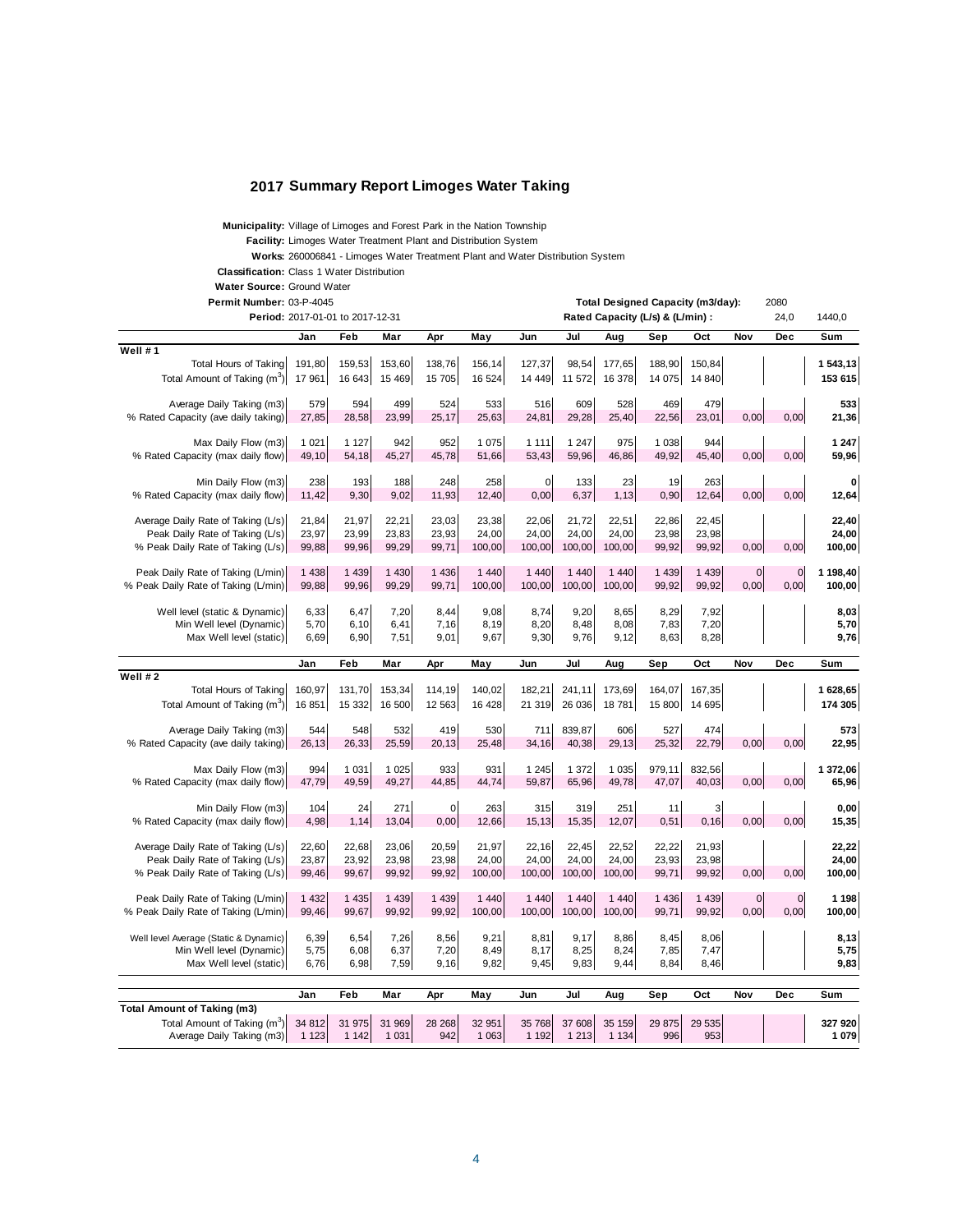#### **2017 Summary Report Limoges Water Distribution System**

| <b>Municipality:</b> Village of Limoges and Forest Park in the Nation Township |  |  |
|--------------------------------------------------------------------------------|--|--|
|                                                                                |  |  |

**Facility:** Limoges Water Treatment Plant and Distribution System

**Works:** 260006841 - Limoges Water Treatment Plant and Water Distribution System

**Classification:** Class 1 Water Distribution

| Water Source: Ground Water<br>Serviced Population: 1300<br>Period: 2017-01-01 to 2017-12-31<br>Total Designed Capacity (m3/day): 2080 |              |                |              |              |              |              |              |              |              |              |     |     |              |
|---------------------------------------------------------------------------------------------------------------------------------------|--------------|----------------|--------------|--------------|--------------|--------------|--------------|--------------|--------------|--------------|-----|-----|--------------|
|                                                                                                                                       | Jan          | Feb            | Mar          | Apr          | May          | Jun          | Jul          | Aug          | Sep          | Oct          | Nov | Dec | Sum          |
| DistributionSystem \ Flows                                                                                                            |              |                |              |              |              |              |              |              |              |              |     |     |              |
| POE - Flows (m3/day)                                                                                                                  |              |                |              |              |              |              |              |              |              |              |     |     |              |
| Avg.                                                                                                                                  | 967          | 972            | 887          | 798          | 914          | 1027         | 1031         | 980          | 867          | 825          |     |     | 927          |
| Max                                                                                                                                   | 1104         | 1084           | 1097         | 960          | 1366         | 1481         | 1464         | 1253         | 1051         | 963          |     |     | 1481         |
| Min                                                                                                                                   | 904          | 905            | 725          | 671          | 707          | 770          | 796          | 788          | 736          | 719          |     |     | 671          |
| Total                                                                                                                                 | 29977        | 27214          | 27487        | 23939        | 28341        | 30823        | 31955        | 30385        | 25997        | 25577        |     |     | 281695       |
| Forest-Park booster - Flows (m3/day)                                                                                                  |              |                |              |              |              |              |              |              |              |              |     |     |              |
| Avg.                                                                                                                                  | 54           | 60             | 51           | 103          | 127          | 128          | 123          | 105          | 116          | 116          |     |     | 98           |
| Max                                                                                                                                   | 85           | 111            | 87           | 155          | 204          | 242          | 286          | 149          | 196          | 179          |     |     | 286          |
| Min                                                                                                                                   | 34           | $\overline{0}$ | 26           | 30           | 98           | 96           | 79           | 79           | 90           | 87           |     |     | $\bf{0}$     |
| Total                                                                                                                                 | 1 674        | 1 608          | 1576         | 3 104        | 3553         | 3831         | 3828         | 3 2 6 2      | 3 3 5 8      | 3 4 9 3      |     |     | 29 287       |
| Distribution System \ Health - Chlorine Residuals POE                                                                                 |              |                |              |              |              |              |              |              |              |              |     |     |              |
| Minimum Total Cl <sub>2</sub> (mg\L)                                                                                                  |              |                |              |              |              |              |              |              |              |              |     |     |              |
| Avg.                                                                                                                                  | 1,74         | 1,94           | 1,87         | 1,89         | 1,85         | 1,95         | 1,94         | 1,98         | 1,93         | 1,94         |     |     | 1,74         |
| Min                                                                                                                                   | 1,05         | 1,20           | 1,25         | 0,87         | 0,74         | 1,31         | 1,31         | 1,50         | 1,26         | 1,49         |     |     | 0,74         |
| Maximum Total Cl <sub>2</sub> (mg\L)                                                                                                  |              |                |              |              |              |              |              |              |              |              |     |     |              |
| Avg.                                                                                                                                  | 1,90         | 2,14           | 2,02         | 2,10         | 2,05         | 2,14         | 2,14         | 2,22         | 2,26         | 2,16         |     |     | 2,26         |
| Max                                                                                                                                   | 2,18         | 2,51           | 2,19         | 2,96         | 2,19         | 2,49         | 2,39         | 2,58         | 2,78         | 2,33         |     |     | 2,96         |
| Minimum Free Cl <sub>2</sub> (mg\L)                                                                                                   |              |                |              |              |              |              |              |              |              |              |     |     |              |
| Avg.                                                                                                                                  | 0,08         | 0,08           | 0,08         | 0,09         | 0,09         | 0,10         | 0, 13        | 0, 15        | 0, 14        | 0,14         |     |     | 0,08         |
| Min                                                                                                                                   | 0,06         | 0,06           | 0.06         | 0,06         | 0,07         | 0,08         | 0,11         | 0,13         | 0,11         | 0,11         |     |     | 0,06         |
| Maximum Free Cl <sub>2</sub> (mg\L)                                                                                                   |              |                |              |              |              |              |              |              |              |              |     |     |              |
| Avg.                                                                                                                                  | 0,14         | 0,14           | 0,13         | 0, 19        | 0,18         | 0,17         | 0,24         | 0,27         | 0,25         | 0,23         |     |     | 0,27         |
| Max                                                                                                                                   | 0, 16        | 0,16           | 0,17         | 0,54         | 0,22         | 0,24         | 0,32         | 0,37         | 0,65         | 0,27         |     |     | 0,65         |
| Minimum Combined Cl <sub>2</sub> (mg\L)                                                                                               |              |                |              |              |              |              |              |              |              |              |     |     |              |
| Avg.                                                                                                                                  | 1,63         | 1,82           | 1,75         | 1,73         | 1,71         | 1,81         | 1,73         | 1,74         | 1,72         | 1,74         |     |     | 1,63         |
| Min                                                                                                                                   | 1,04         | 1,09           | 1,14         | 0,75         | 0,62         | 1,18         | 1,14         | 1,30         | 1,12         | 1,32         |     |     | 0,62         |
|                                                                                                                                       |              |                |              |              |              |              |              |              |              |              |     |     |              |
| Maximum Combined Cl <sub>2</sub> (mg\L)                                                                                               |              |                |              |              |              |              |              |              |              |              |     |     |              |
| Avg.<br>Max                                                                                                                           | 1,80<br>1,88 | 2,02<br>2,16   | 1,93<br>2,08 | 1,96<br>2,42 | 1,94<br>2,14 | 2,04<br>2,51 | 1,97<br>2,20 | 2,03<br>2,35 | 2,09<br>2,55 | 1,99<br>2,15 |     |     | 2,09<br>2,55 |
|                                                                                                                                       |              |                |              |              |              |              |              |              |              |              |     |     |              |
| Mean Combined Cl <sub>2</sub> (mg\L)                                                                                                  |              |                |              |              |              |              |              |              |              |              |     |     |              |
| Avg.                                                                                                                                  | 1,76         | 1,97           | 1,87         | 1,89         | 1,87         | 1,95         | 1,88         | 1,88         | 1,91         | 1,85         |     |     | 1,88         |

*058-P-0001826-047-EX-R-2017-00*

**LIMOGES DRINKING WATER SYSTEM SUMMARY REPORT 2017**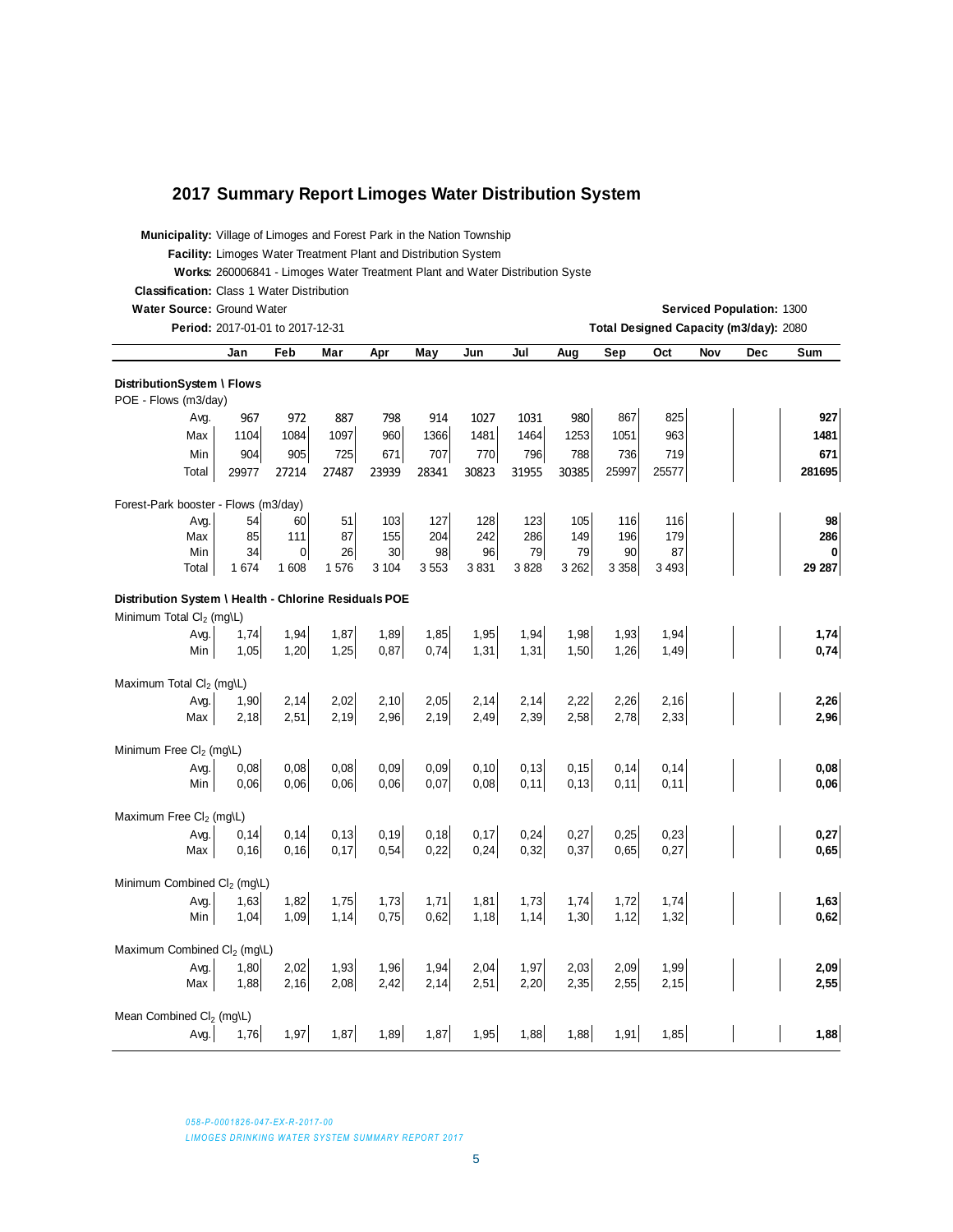# **OPTIONAL ANNUAL REPORT TEMPLATE**

| <b>Drinking-Water System Number:</b>   | 260006841                                                |
|----------------------------------------|----------------------------------------------------------|
| <b>Drinking-Water System Name:</b>     | Limoges Water Treatment Plant                            |
| <b>Drinking-Water System Owner:</b>    | The Corporation of the Nation Municipality               |
| <b>Drinking-Water System Category:</b> | Large Municipal Residential                              |
| Period being reported:                 | January 1 <sup>st</sup> to 0ctober 31 <sup>st</sup> 2017 |

| <b>Complete if your Category is Large Municipal</b><br><b>Residential or Small Municipal Residential</b>                                                                                                                               | Complete for all other Categories.                                                                                                                                        |
|----------------------------------------------------------------------------------------------------------------------------------------------------------------------------------------------------------------------------------------|---------------------------------------------------------------------------------------------------------------------------------------------------------------------------|
| Does your Drinking-Water System serve                                                                                                                                                                                                  | <b>Number of Designated Facilities served:</b>                                                                                                                            |
| more than 10,000 people? Yes $[ ]$ No $[ X ]$                                                                                                                                                                                          | N/A                                                                                                                                                                       |
| Is your annual report available to the public<br>at no charge on a web site on the Internet?<br>$\text{No} \lceil \; \rceil$<br>Yes $[X]$<br><b>Location where Summary Report required</b><br>under O. Reg. 170/03 Schedule 22 will be | Did you provide a copy of your annual<br>report to all Designated Facilities you<br>serve?<br>Yes $\lceil$   No $\lceil$  <br><b>Number of Interested Authorities you</b> |
| available for inspection.                                                                                                                                                                                                              | report to:                                                                                                                                                                |
| <b>Municipal Office</b>                                                                                                                                                                                                                | N/A                                                                                                                                                                       |
| The Corporation of the Nation                                                                                                                                                                                                          | Did you provide a copy of your annual                                                                                                                                     |
| Municipality                                                                                                                                                                                                                           | report to all Interested Authorities you                                                                                                                                  |
| 958 Hwy 500 W, RR # 3                                                                                                                                                                                                                  | report to for each Designated Facility?                                                                                                                                   |
| Cassleman, ON, K0A1M0                                                                                                                                                                                                                  | Yes $\lceil$   No $\lceil$                                                                                                                                                |

**Note: For the following tables below, additional rows or columns may be added or an appendix may be attached to the report**

# **List all Drinking-Water Systems (if any), which receive all of their drinking water from your system:**

| <b>Drinking Water System Name</b> | <b>Drinking Water System Number</b> |
|-----------------------------------|-------------------------------------|
| Le Baron Estate                   | N/A                                 |

# **Did you provide a copy of your annual report to all Drinking-Water System owners that are connected to you and to whom you provide all of its drinking water?**

**Yes [X] No [ ]**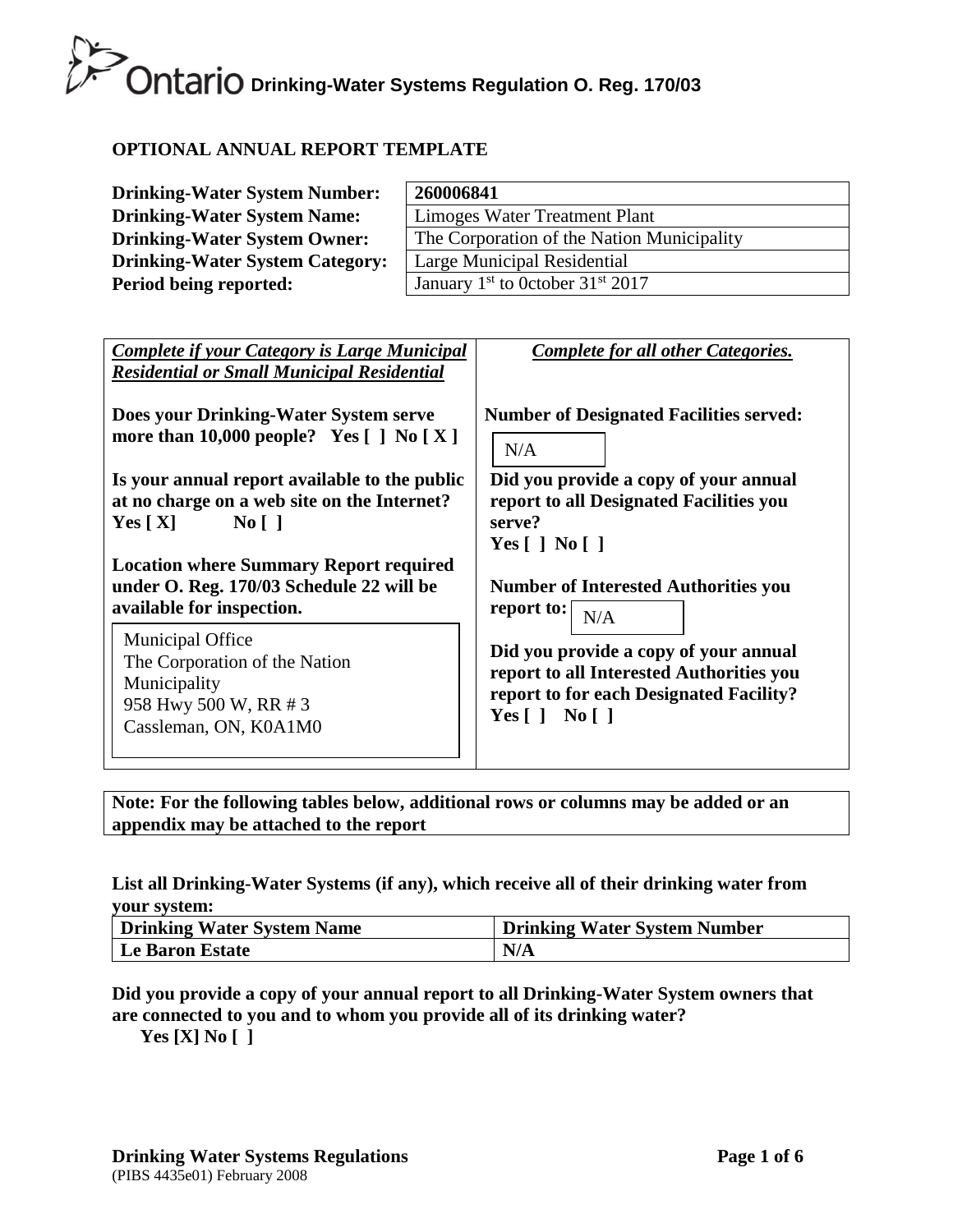**Indicate how you notified system users that your annual report is available, and is free of charge.** 

- **[ X ] Public access/notice via the web**
- **[ ] Public access/notice via Government Office**
- **[ ] Public access/notice via a newspaper**
- **[ ] Public access/notice via Public Request**
- **[ X ] Public access/notice via a Public Library**
- **[** ] Public access/notice via other method

# **Describe your Drinking-Water System**

**The Limoges water treatment plant is a ground water facility, service the Village of Limoges, the Community of Forest Park, Le Baron Estate and the Ben Tardif Trailer Park. The facility is rated at 2,080 m3/day and includes; two raw water production wells, two low lift pumps, two detention tanks, two clarifier/green sand filters, one clearwell (160 m3 capacity), one elevated water reservoir (1734 m3 capacity) and chemical feed systems.**

**The Chemical feed systems consist of chemical pumps, storage tanks, piping and associated appurtenances to dose potassium permanganate (primary and secondary doses), Alum, Polyelectrolyte, Sodium Hypochlorite and Ammonium Sulphate. This facility operates under the Certificate of Approval number 7364 – 6SYKG8 and Permit to Take Water number 03-P-4045.**

**List all water treatment chemicals used over this reporting period**

 **Potassium Permanganate, PAX-XL6, Polyelectrolyte, Sodium Hypochlorite, Ammonium Sulphate**

# **Were any significant expenses incurred to?**

- **[ ]** Install required equipment
- **[X]** Repair required equipment
- **[X]** Replace required equipment

 **Please provide a brief description and a breakdown of monetary expenses incurred**

| <b>Replacement of valve</b>                | 3 000\$ |
|--------------------------------------------|---------|
| Replace chlorine analyzer                  | 5 000\$ |
| <b>Inspect and Repair of fire hydrants</b> | 3 000\$ |
| <b>Inspect generator</b> $(3)$             | 4500\$  |
| <b>Calibration of flow meter</b>           | 2 000\$ |
|                                            |         |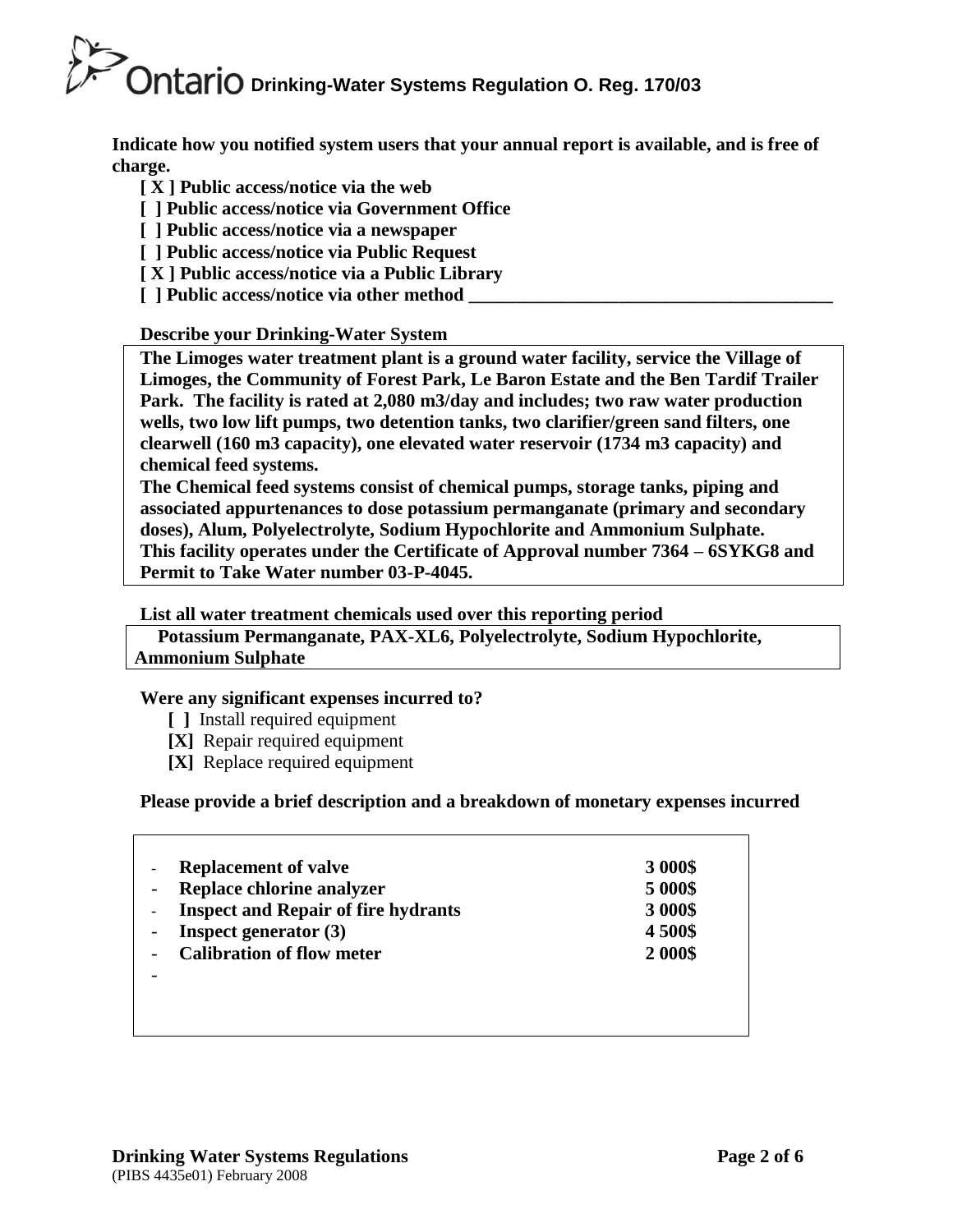**Provide details on the notices submitted in accordance with subsection 18(1) of the Safe Drinking-Water Act or section 16-4 of Schedule 16 of O.Reg.170/03 and reported to Spills Action Centre** 

| <b>Incident Date</b> | <b>Parameter</b> | <b>Result</b> | Unit of<br><b>Measure</b> | Corrective<br><b>Action</b>          | Corrective<br><b>Action Date</b> |
|----------------------|------------------|---------------|---------------------------|--------------------------------------|----------------------------------|
| 20-01                | Sodium           | 33.3          | mg/1                      | N/A<br>Send letter to all<br>citizen |                                  |
|                      |                  |               |                           |                                      |                                  |
|                      |                  |               |                           |                                      |                                  |

**Microbiological testing done under the Schedule 10, 11 or 12 of Regulation 170/03, during this reporting period.**

| ັ                   | ິ<br><b>Number</b><br>of<br><b>Samples</b> | Range of E.Coli<br><b>Or Fecal</b><br><b>Results</b><br>$(min #)$ - $(max #)$ | <b>Range of Total</b><br>Coliform<br><b>Results</b><br>$(min #)-(max #)$ | <b>Number</b><br>of HPC<br><b>Samples</b> | Range of HPC<br><b>Results</b><br>$(min #)-(max #)$ |
|---------------------|--------------------------------------------|-------------------------------------------------------------------------------|--------------------------------------------------------------------------|-------------------------------------------|-----------------------------------------------------|
| Raw Well #1         | 43                                         | $0 - 0$                                                                       | $0 - 2$                                                                  | N/A                                       | N/A                                                 |
| Raw Well #2         | 43                                         | $0 - 0$                                                                       | $0 - 2$                                                                  | N/A                                       | N/A                                                 |
| <b>Treated</b>      | 43                                         | $0 - 0$                                                                       | $0 - 0$                                                                  | 43                                        | $0 - 10$                                            |
| <b>Distribution</b> | 129                                        | $0 - 0$                                                                       | $0 - 0$                                                                  | 43                                        | $0 - 8$                                             |

# **Operational testing done under Schedule 7, 8 or 9 of Regulation 170/03 during the period covered by this Annual Report.**

|                                         | <b>Number of Grab</b><br><b>Samples</b> | <b>Range of Results</b><br>$(min #)$ - $(max #)$ |
|-----------------------------------------|-----------------------------------------|--------------------------------------------------|
| Turbidity (Raw W1)                      | 18                                      | $0.27 - 6.9$                                     |
| Turbidity (Raw W2)                      | 18                                      | $0.54 - 5.35$                                    |
| <b>Chlorine Combined</b><br>Dist. Syst. | 8760                                    | $0.62 - 2.55$ *                                  |
|                                         |                                         |                                                  |

*NOTE: For continuous monitors use 8760 as the number of samples.* 

*NOTE: Record the unit of measure if it is not milligrams per liter. \*Average per day of combine chlorine in distribution syst. : min. 1.63 – max. 2.09 mg/l*

# **Summary of additional testing and sampling carried out in accordance with the requirement of an approval, order or other legal instrument.**

| Date of legal instrument<br>issued | <b>Parameter</b> | <b>Date Sampled</b> | <b>Result</b> | <b>Unit of Measure</b> |
|------------------------------------|------------------|---------------------|---------------|------------------------|
|                                    |                  |                     |               |                        |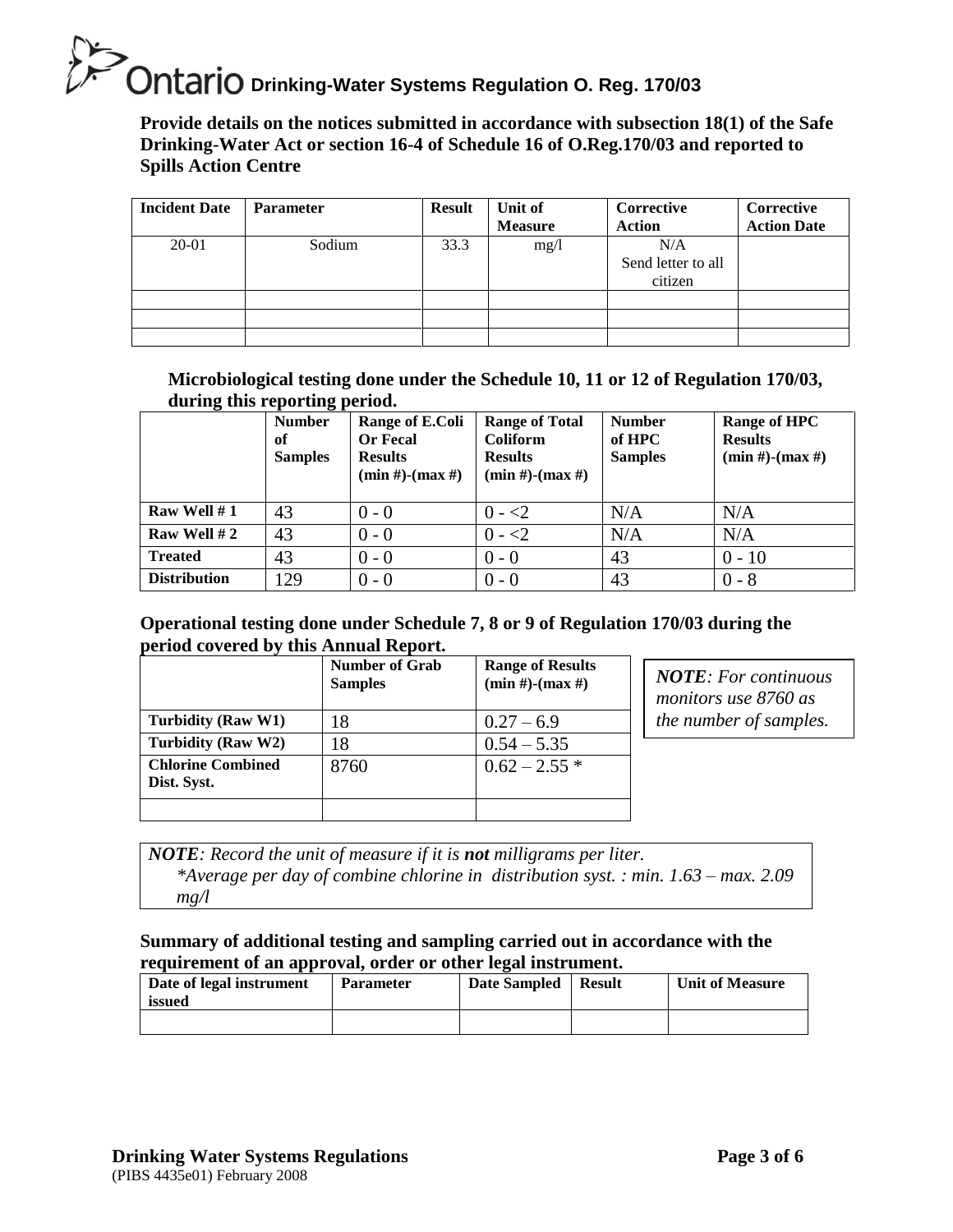**Summary of Inorganic parameters tested during this reporting period or the most recent sample results**

| <b>Parameter</b> | <b>Sample Date</b> | <b>Result Value</b> | <b>Unit of Measure</b> | <b>Exceedance</b> |
|------------------|--------------------|---------------------|------------------------|-------------------|
| <b>Antimony</b>  | 24/04/2017         | < 0.0001            | mg/1                   | N <sub>o</sub>    |
| <b>Arsenic</b>   | 24/04/2017         | 0.0008              | mg/1                   | N <sub>o</sub>    |
| <b>Barium</b>    | 18/10/2017         | 0.658               | mg/1                   | Half Mac          |
| <b>Boron</b>     | 13/04/2017         | 0.057               | mg/1                   | N <sub>o</sub>    |
| Cadmium          | 24/04/2017         | < 0.00002           | mg/1                   | N <sub>o</sub>    |
| Chromium         | 13/04/2017         | < 0.002             | mg/1                   | N <sub>o</sub>    |
| <b>Fluoride</b>  | 03/04/2014         | 0.2                 | mg/1                   | N <sub>o</sub>    |
| <b>Mercury</b>   | 17/04/2017         | 0.00002             | mg/1                   | N <sub>o</sub>    |
| <b>Selenium</b>  | 24/04/2017         | < 0.002             | mg/l                   | N <sub>o</sub>    |
| Sodium           | 11/11/2014         | 33.2                | mg/1                   | Yes               |
| <b>Uranium</b>   | 24/04/2017         | < 0.00005           | mg/1                   | N <sub>o</sub>    |
| <b>Nitrite</b>   | 17/10/2017         | < 0.1               | mg/1                   | N <sub>o</sub>    |
| <b>Nitrate</b>   | 17/10/2017         | 0.3                 | mg/l                   | N <sub>o</sub>    |

\*only for drinking water systems testing under Schedule 15.2; this includes large municipal nonresidential systems, small municipal non-residential systems, non-municipal seasonal residential systems, large non-municipal non-residential systems, and small non-municipal non-residential systems

# **Summary of lead testing under Schedule 15.1 during this reporting period**

(applicable to the following drinking water systems; large municipal residential systems**,** small municipal residential systems, and non-municipal year-round residential systems)

| <b>Location Type</b> | Number of<br><b>Samples</b> | <b>Range of Lead</b><br><b>Results</b><br>$(min#) - (max#)$ | Number of<br><b>Exceedances</b> |
|----------------------|-----------------------------|-------------------------------------------------------------|---------------------------------|
| <b>Plumbing</b>      |                             |                                                             | N/A                             |
| <b>Distribution</b>  |                             | 0.00004-0.00062                                             | N <sub>o</sub>                  |
| <b>Alcalinity</b>    |                             | $227 - 235$ mg/l                                            | N/A                             |
| pH                   |                             | $7.98 - 8.06$                                               | N <sub>o</sub>                  |

## **Summary of Organic parameters sampled during this reporting period or the most recent sample results**

| <b>Parameter</b>                     | <b>Sample</b> | <b>Result</b> | Unit of        | <b>Exceedance</b> |
|--------------------------------------|---------------|---------------|----------------|-------------------|
|                                      | Date          | <b>Value</b>  | <b>Measure</b> |                   |
| <b>HAA</b>                           | quarterl      | 28.35         | $\mu$ g/L      | N <sub>o</sub>    |
| (NOTE: show latest annual average)   | 2017          |               |                |                   |
| <b>Alachlor</b>                      | 24/04/17      | < 0.03        | $\mu$ g/L      | N <sub>o</sub>    |
| <b>Aldicarb</b>                      | 14/04/15      | < 0.3         | $\mu$ g/L      | N <sub>o</sub>    |
| $A$ ldrin + Dieldrin                 | 13/04/15      | < 0.02        | $\mu$ g/L      | N <sub>0</sub>    |
| Atrazine + N-dealkylated metobolites | 24/04/17      | < 0.5         | $\mu$ g/L      | N <sub>o</sub>    |
| Azinphos-methyl                      | 24/04/17      | $\leq$ 1      | $\mu$ g/L      | N <sub>0</sub>    |
| <b>Bendiocarb</b>                    | 13/04/15      | $\leq$ 3      | $\mu$ g/L      | N <sub>o</sub>    |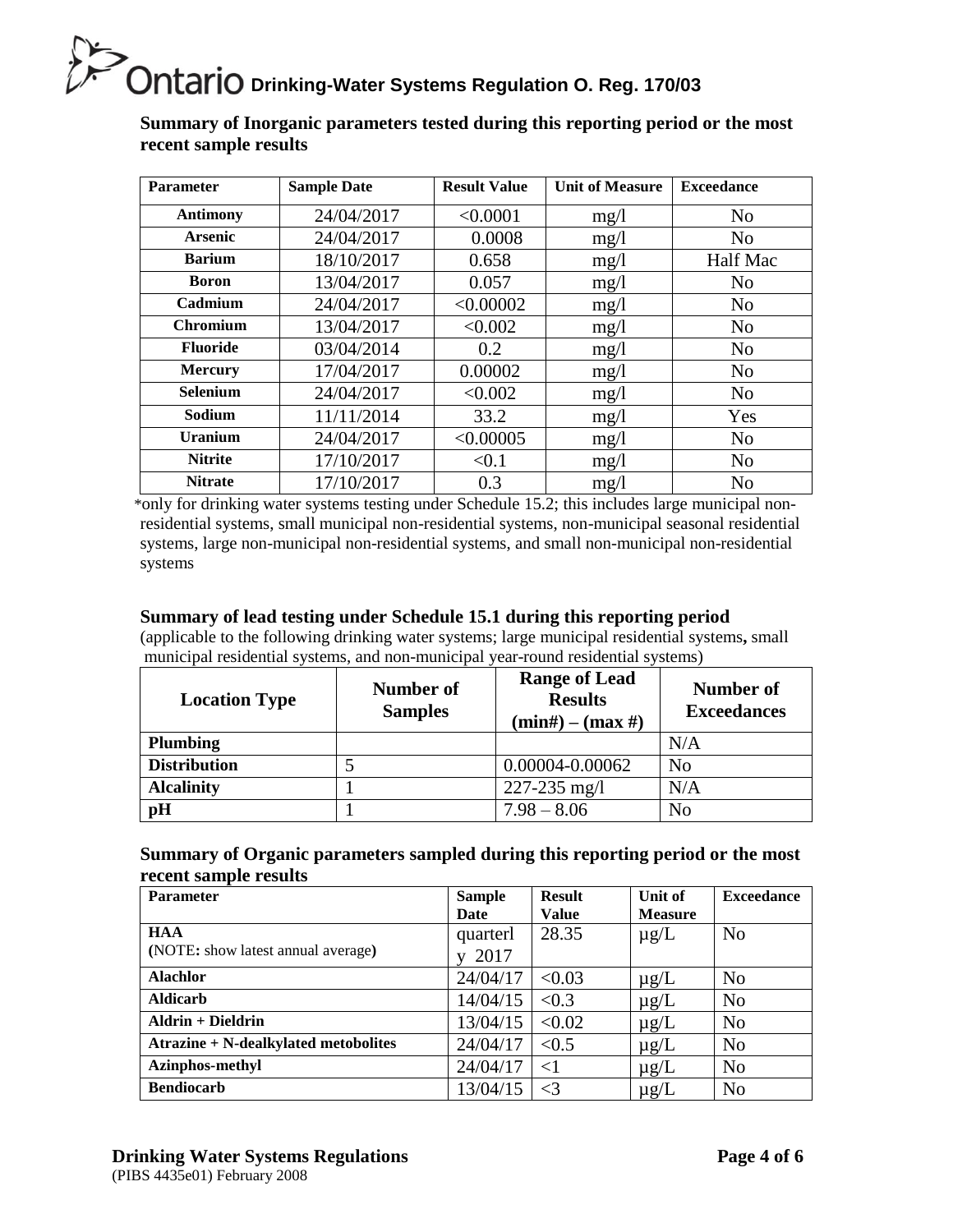| <b>Benzene</b>                                         | 13/04/17           | < 0.5    | $\mu$ g/L | N <sub>o</sub> |
|--------------------------------------------------------|--------------------|----------|-----------|----------------|
| Benzo(a)pyrene                                         | 24/04/17           | < 0.005  | $\mu$ g/L | N <sub>o</sub> |
| <b>Bromoxynil</b>                                      | 24/04/17           | < 0.3    | $\mu$ g/L | N <sub>o</sub> |
| Carbaryl                                               | 24/04/17           | $\leq$ 3 | $\mu$ g/L | N <sub>o</sub> |
| <b>Carbofuran</b>                                      | 24/04/17           | $\leq$ 1 | $\mu$ g/L | N <sub>o</sub> |
| <b>Carbon Tetrachloride</b>                            | 13/04/17           | < 0.2    | $\mu$ g/L | N <sub>o</sub> |
| <b>Chlordane</b> (Total)                               | 14/04/15           | < 0.04   | $\mu$ g/L | N <sub>o</sub> |
| <b>Chlorpyrifos</b>                                    | 24/04/17           | < 0.5    | $\mu$ g/L | N <sub>o</sub> |
| Cyanazine                                              | 13/04/15           | < 0.5    | $\mu$ g/L | N <sub>o</sub> |
| <b>Diazinon</b>                                        | 24/04/17           | $\leq$ 1 | $\mu$ g/L | N <sub>o</sub> |
| <b>Dicamba</b>                                         | 24/04/17           | $<$ 5    | $\mu$ g/L | N <sub>o</sub> |
| 1,2-Dichlorobenzene                                    | 13/04/17           | < 0.1    | $\mu$ g/L | N <sub>o</sub> |
| 1,4-Dichlorobenzene                                    | 13/04/17           | < 0.2    | $\mu$ g/L | No             |
| Dichlorodiphenyltrichloroethane (DDT) +<br>metabolites | 13/04/15           | < 0.01   | $\mu$ g/L | N <sub>o</sub> |
| 1,2-Dichloroethane                                     | 13/04/17           | < 0.1    | $\mu g/L$ | N <sub>o</sub> |
| 1,1-Dichloroethene                                     | 13/04/17           | < 0.1    | $\mu$ g/L | N <sub>o</sub> |
| (vinyldene chloride)                                   |                    |          |           |                |
| <b>Dichloromethane</b>                                 | 13/04/17           | < 0.3    | $\mu$ g/L | N <sub>o</sub> |
| 2-4 Dichlorophenol                                     | 24/04/17           | < 0.1    | $\mu$ g/L | N <sub>o</sub> |
| 2,4-Dichlorophenoxy acetic acid (2,4-D)                | 24/04/17           | $<$ 5    | $\mu$ g/L | N <sub>o</sub> |
| Diclofop-methyl                                        | 24/04/17           | < 0.5    | $\mu$ g/L | N <sub>o</sub> |
| <b>Dimethoate</b>                                      | 24/04/17           | $\leq$ 1 | $\mu g/L$ | N <sub>o</sub> |
| <b>Dinoseb</b>                                         | 13/04/15           | < 0.5    | $\mu$ g/L | N <sub>o</sub> |
| <b>Diquat</b>                                          | 25/04/17           | $<$ 5    | $\mu$ g/L | N <sub>o</sub> |
| <b>Diuron</b>                                          | 24/04/17           | $<$ 5    | $\mu$ g/L | N <sub>o</sub> |
| Glyphosate                                             | 20/04/17           | $<$ 25   | $\mu$ g/L | N <sub>o</sub> |
| <b>Heptachlor + Heptachlor Epoxide</b>                 | 14/04/15           | < 0.1    | $\mu$ g/L | N <sub>o</sub> |
| <b>Lindane</b> (Total)                                 | 14/04/15           | < 0.1    | $\mu$ g/L | N <sub>o</sub> |
| <b>Malathion</b>                                       | 24/04/17           | $<$ 5    | $\mu$ g/L | N <sub>o</sub> |
| <b>MCPA</b>                                            | 21/04/17           | < .00012 | $\mu$ g/L | N <sub>o</sub> |
| Methoxychlor                                           | 14/04/15           | < 0.1    | $\mu$ g/L | N <sub>o</sub> |
| <b>Metolachlor</b>                                     | 24/04/17           | $\leq$ 3 | $\mu$ g/L | N <sub>o</sub> |
| <b>Metribuzin</b>                                      | 24/04/17           | $\leq$ 3 | $\mu g/L$ | N <sub>o</sub> |
| Monochlorobenzene                                      | 13/04/17           | < 0.2    | $\mu$ g/L | N <sub>o</sub> |
| Paraquat                                               | 25/04/17           | <1       | $\mu g/L$ | N <sub>o</sub> |
| <b>Parathion</b>                                       | 13/04/15           | $\leq$ 3 | $\mu$ g/L | N <sub>o</sub> |
| Pentachlorophenol                                      | 24/04/17           | < 0.1    | $\mu$ g/L | No             |
| Phorate                                                | 24/04/17           | < 0.3    | $\mu$ g/L | N <sub>o</sub> |
| Picloram                                               | 24/04/17           | $<$ 5    | $\mu$ g/L | N <sub>o</sub> |
| <b>Polychlorinated Biphenyls(PCB)</b>                  | 21/04/17           | < 0.05   | $\mu$ g/L | N <sub>o</sub> |
| Prometryne                                             | 24/04/17           | < 0.1    | $\mu$ g/L | N <sub>o</sub> |
| <b>Simazine</b>                                        | 24/04/17           | < 0.5    | $\mu$ g/L | N <sub>o</sub> |
| <b>THM</b><br>(NOTE: show latest annual average)       | quarterl<br>y 2017 | 30.775   | $\mu$ g/L | N <sub>o</sub> |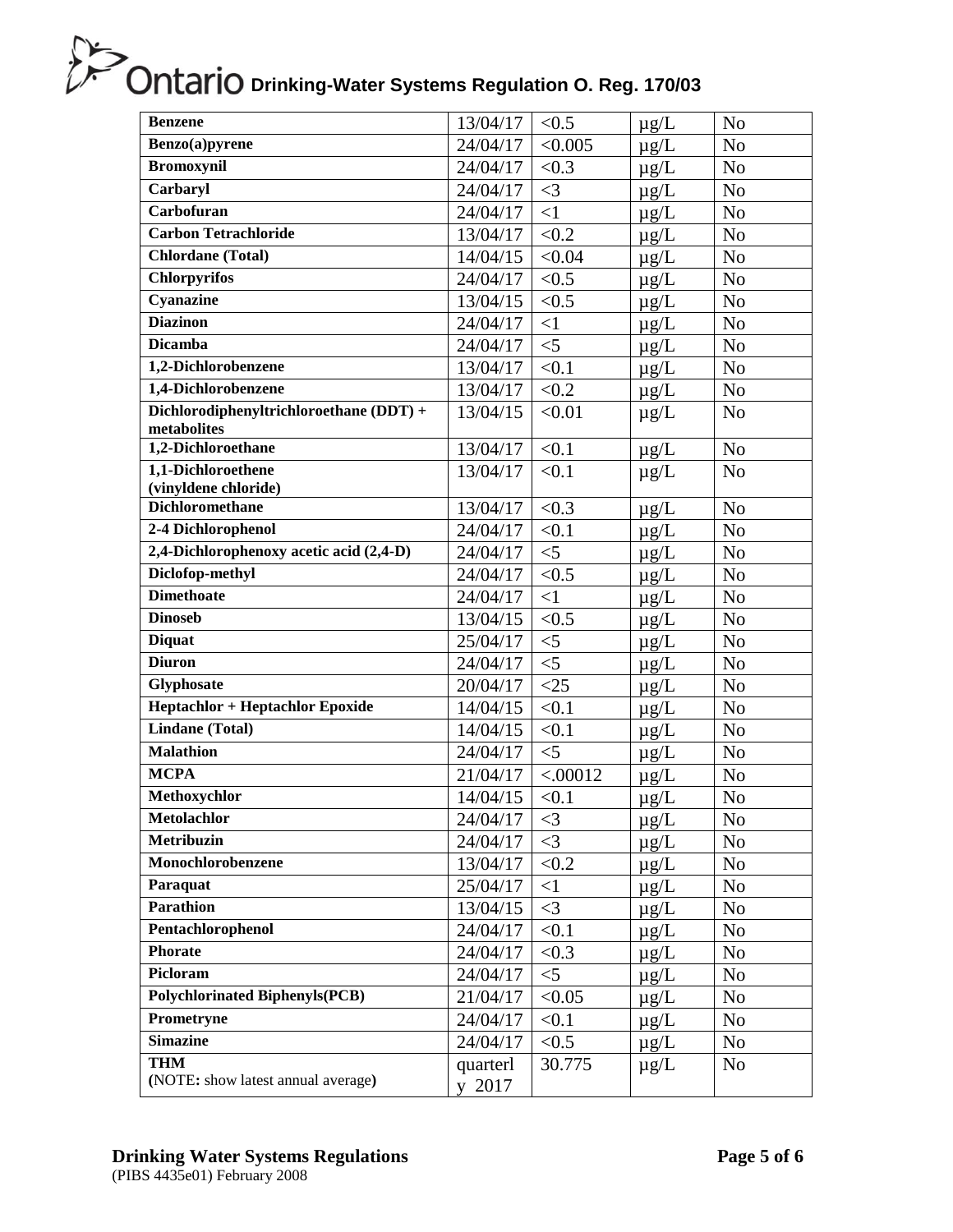| <b>Temephos</b>                              | 13/04/15 | <10   | $\mu$ g/L | N <sub>o</sub> |
|----------------------------------------------|----------|-------|-----------|----------------|
| <b>Terbufos</b>                              | 24/04/17 | < 0.3 | $\mu$ g/L | N <sub>o</sub> |
| <b>Tetrachloroethylene</b>                   | 13/04/17 | < 0.2 | $\mu$ g/L | N <sub>o</sub> |
| 2,3,4,6-Tetrachlorophenol                    | 24/04/17 | < 0.1 | $\mu$ g/L | N <sub>o</sub> |
| <b>Triallate</b>                             | 24/04/17 | <10   | $\mu$ g/L | N <sub>o</sub> |
| Trichloroethylene                            | 13/04/17 | < 0.1 | $\mu$ g/L | N <sub>o</sub> |
| 2,4,6-Trichlorophenol                        | 24/04/17 | < 0.1 | $\mu$ g/L | N <sub>o</sub> |
| 2,4,5-Trichlorophenoxy acetic acid (2,4,5-T) | 13/04/15 | <10   | $\mu$ g/L | N <sub>o</sub> |
| <b>Trifluralin</b>                           | 24/04/17 | < 0.5 | $\mu$ g/L | N <sub>o</sub> |
| <b>Vinyl Chloride</b>                        | 24/04/17 | < 0.2 | $\mu$ g/L | N <sub>o</sub> |
| <b>Total Organic Carbon</b>                  | 08/04/15 | 4.8   | Mg/l      | N <sub>o</sub> |
| <b>Dissolved Organic Carbon</b>              | 08/04/15 | 4.7   | Mg/l      | N <sub>o</sub> |

# **List any Inorganic or Organic parameter(s) that exceeded half the standard prescribed in Schedule 2 of Ontario Drinking Water Quality Standards.**

| <b>Parameter</b> | <b>Result Value</b> | <b>Unit of Measure</b> | Date of Sample |
|------------------|---------------------|------------------------|----------------|
| Barium           | 0.658               | mg/l                   | 18/10/2017     |
| Sodium           | 33.3                | mg/l                   | 20/01/2017     |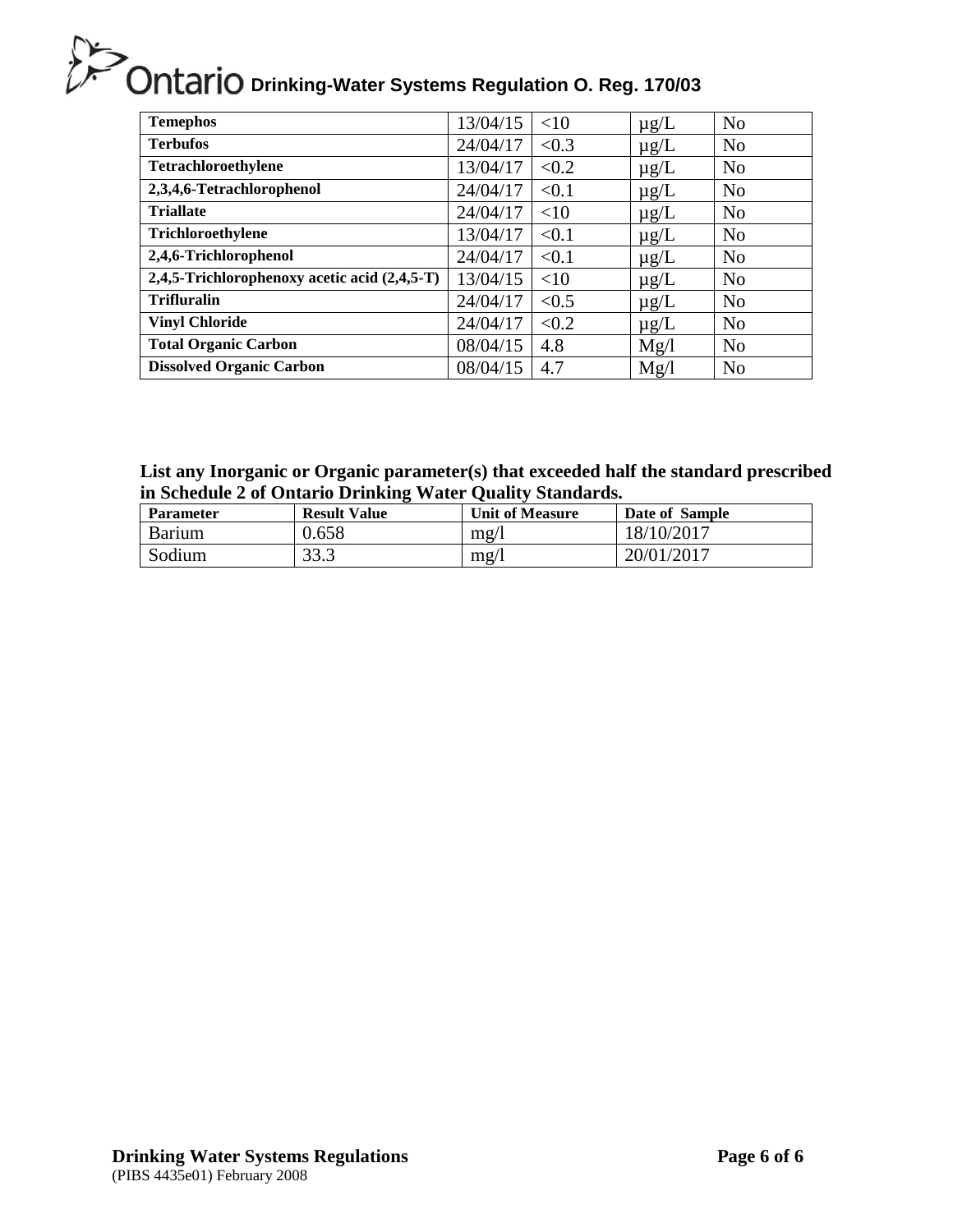

February 2, 2018

**Mme. Christina Des Rochers** Ministry of the Environment and Climate Change 2430 Don Reid Drive Ottawa, ON K1H 1E1

Subject:

#### 2017 - Annual Report for the Limoges Drinking Water System

Dear Mme Des Rochers:

Please see attached, the summary report for the Limoges Drinking Water System that covers the period from November 1, 2017 to December 31, 2017. A similar report covering the period of January 1, 2017 to October 31, 2017 has been prepared and submitted separately by the SIMO Group. SIMO has been the Operating Authority of the Limoges Drinking Water System during that period.

This summary report has been completed in accordance with O. Reg. 170/03 Schedule 22 under the Safe Drinking Water Act. The target due date for this report is March 31<sup>st</sup>, 2018.

This summary report includes quantities and flow rates of the water supplied to consumers serviced by the Limoges Drinking Water System, including monthly averages; and a comparison to the rated water supply capacity of the system.

This report is also distributed to the Members of the Municipal Council and the Board of Directors of the Nation Municipality.

Sincerely,

Nicholas Pigeon, CET O.I.C. Water and Wastewater

isum Desmond Verasammy, CET

**Overall Responsible Operator** 

Doug Renaud, Deputy Director of Public Works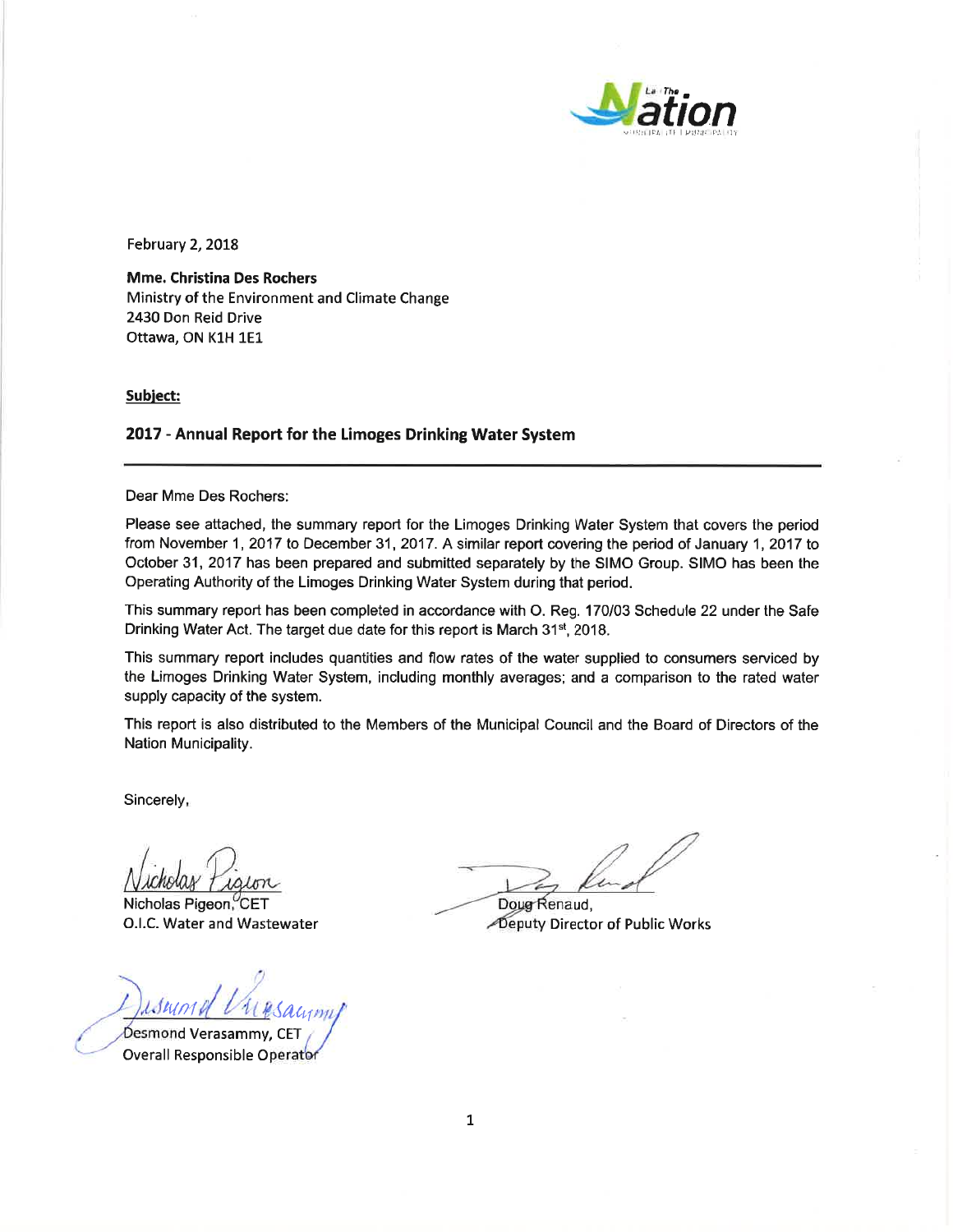## *In the preparation of this summary Report, we have complied with the following requirements:*

- List the requirements of the Act, the Regulations, the Systems Approval, Drinking Water Works Permit, Municipal Drinking Water License, and any orders applicable to the system that were not met at any time during the period covered by the report;
- For each requirement referred to in clause (a) that was not met, specify the duration of the failure and the measurements that were taken to correct the failure;
- A summary of the quantities and flow rates of the water supplied during the period covered by the report, including monthly average and maximum daily flows;
- A comparison of the summary referred to in paragraph 1 to the rated capacity and flow rates approved in the system approval, drinking water works permit, or municipal drinking water license, or if the system is receiving all of its water from another system under an agreement pursuant to subsection 5 (4), to the flow rates specified in the written agreement.

## *Comparison:*

During the period of November 1, 2017 to December 31, 2017:

- The maximum daily flow to the distribution system was 1012  $m^3$ /day. This occurred in December, and it represented 49% of the rated capacity of 2080 m<sup>3</sup>/day.
- The maximum daily flow from the wells was 1203  $m^3/d$ ay. This occurred in December, and it represented 58% of the rated capacity. In accordance with our PTTW # 1106‐968LAR, the maximum rated flow from the wells is 24.1 L/sec or 2080  $m^3$ /day.
- The average daily distribution flow was 822 m<sup>3</sup>/day.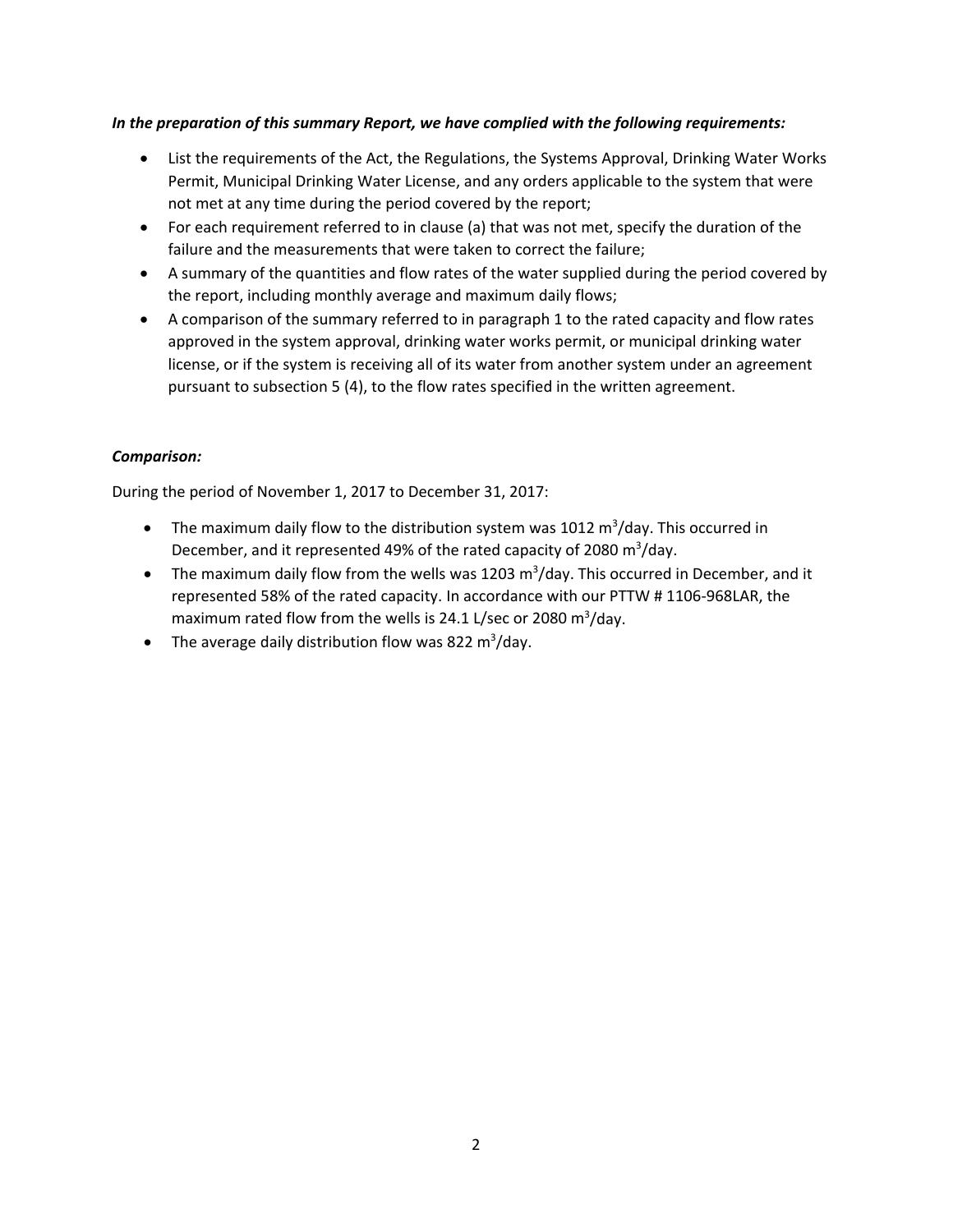

# **System Information**

| <b>Drinking Water System Name:</b>     | Limoges Water Treatment Plant              |
|----------------------------------------|--------------------------------------------|
| <b>Drinking Water System Number:</b>   | 260006841                                  |
| Drinking Water System Owner:           | The Corporation of the Nation Municipality |
| <b>Operathing Authority:</b>           | The Nation Municipality                    |
| <b>Drinking Water System Category:</b> | Large Municipal Residential                |
| Period being reported:                 | Nov 1 to Dec. 31, 2017                     |

**Does your Drinking‐Water System serve more than 10 000 people? Yes ( ) No ( X )**

**Is your annual report available to the public at no charge on a web site on the internet? Yes ( X ) No ( )**

#### **Summary Report (170/03 Shcedule 22) will be available for inspection at:**

| <b>Municipal Office</b>                    |  |
|--------------------------------------------|--|
| The Corporation of the Nation municipality |  |
| 958 Route 500 West                         |  |
| Casselman, ON                              |  |
| K0A1M0                                     |  |

**List all Drinking‐Water System, which receive all of their drinking water from your system:**

| Drinking Water System Name | Drinking Water System Number |  |
|----------------------------|------------------------------|--|
| <b>ILe Baron Estate</b>    | N/A                          |  |

**Yes ( X ) No ( ) Did you provide a copy of your annual report to all Drinking Water System owners that are connected to you and to whom you provide all of its drinking water?**

Limoges Drinking Water System Ontario Regulation 170/03, Section 11 Annual Report 2017

**3**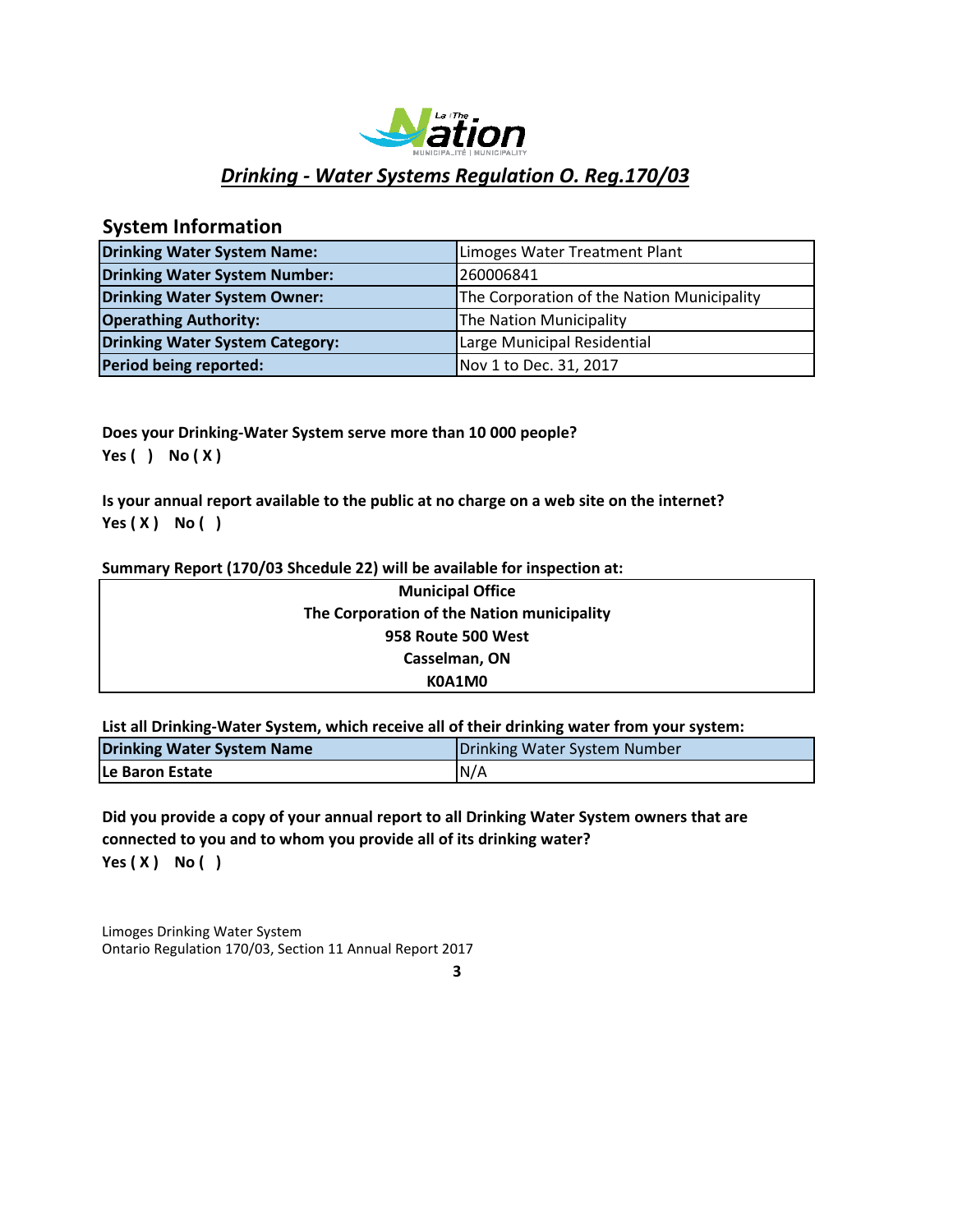### **Indicate how you notified system users that your annual report is available, and is free of charge.**

- **( X ) Public access / Notice via the web**
- ( ) Public access / notice via government Office
- ( ) Public access / notice via a newspaper
- ( ) Public access / notice via Public Request
- **( X ) Public access / notice via a Public Library**

( ) Public access / notice via another method\_\_\_\_\_\_\_\_\_\_\_\_\_\_\_

## **Describe your Drinking Water System**

The Limoges water treatment plant is a ground water treatment and supply facility. It has a rated capacity of 2080 m3/day; services the Village of Limoges, the Community of Forest Park, Le Baron Estate, and the Ben Tardiff Trailer Park. Raw water is supplied from two production wells; delivered via a two km watermain into an aeration tower at the water treatment plant. Further treatment is achieved in sequence by chemical oxidation and a dual train chemically assisted filtration process.

Primary disinfection is achieved by chlorination followed by chloramination for secondary disinfection. Treated water is stored in an onsite water tower and then pumped into the distribution system. All processes are fully automated and monitored using a SCADA System. Operators monitor,

log data, and maintain operationall records of the wells, plant, treatment processes and the distribution sytems. They also conduct water quality sampling and testing, and system maintenance.

The Chemical feed systems consist of chemical pumps, storage tanks, piping and associated appurtances to dose potassium permanganate, Alum, Polyelectrolyte, Sodium Hypochlorite and Ammonium Sulphate.

| <b>Chemical Name</b>   | <b>Supplier</b>          |
|------------------------|--------------------------|
| Potassium Permanganate | <b>Brenntag</b>          |
| PAX-XL6                | Kemira                   |
| Polyelectrolyte        | Northland Chemicals Inc. |
| Sodium Hypochlorite    | Brenntag                 |
| Ammonium Sulfate       | <b>Brenntag</b>          |

#### **List all water treatment chemicals used over this reporting period**

#### **Were any significant expenses incurred to?**

- ( ) Install required equipment
- **( X ) Repair required equipment**
- ( ) Replace required equipment

Limoges Drinking Water System Ontario Regulation 170/03, Section 11 Annual Report 2017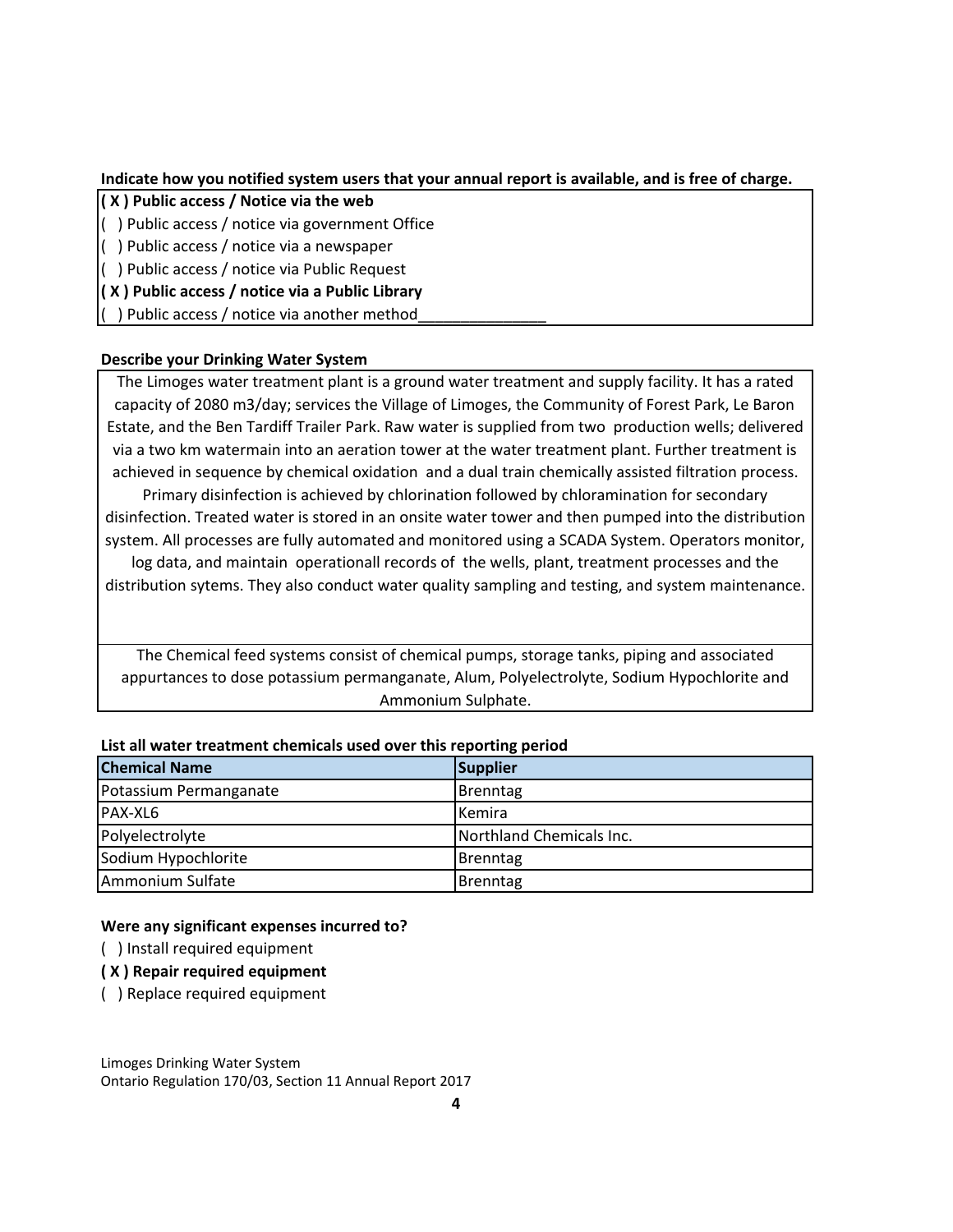**Please provide a brief description and a breakdown of monetary expenses incurred**

| <b>Replacment of Booster Pump #2, impeller</b> | 3.500.00 |
|------------------------------------------------|----------|
| <b>Calibration of Flow meter</b>               | 1.500.00 |

### **Provide details on the notices submitted in accordance with subsection 18(1) of the Safe Drinking Water Act or section 16‐4 of schedule 16 of O.Reg.170/03 and reported to Spill Action Centre.**

| <b>Incident Date</b> | <b>Parameter</b> | <b>Result</b> | <b>Unit of Measure</b> | <b>Corrective</b><br><b>Action</b> | <b>Corrective</b><br><b>Action Date</b> |
|----------------------|------------------|---------------|------------------------|------------------------------------|-----------------------------------------|
| <b>None</b>          |                  |               |                        |                                    |                                         |

**Microbiological testing done under the Schedule 10, 11 or 12 of Regulation 170/03, during this reporting period.**

|                     | <b>Number of</b><br>samples | <b>Range of E.Coli</b><br>$(min#)$ - $(max#)$ | <b>Range of Total</b><br>Or Fecal Results Coliform Results<br>(min#)-(max#) | Number of HPC<br>samples | <b>Range of HPC</b><br><b>Results</b><br>$(min#)$ - $(max#)$ |
|---------------------|-----------------------------|-----------------------------------------------|-----------------------------------------------------------------------------|--------------------------|--------------------------------------------------------------|
| Raw Well #1         |                             | $0 - 0$                                       | $0 - 0$                                                                     | N/A                      | N/A                                                          |
| Raw Well #2         | 9                           | $0 - 0$                                       | $0 - 0$                                                                     | N/A                      | N/A                                                          |
| <b>Treated</b>      | 9                           | $0 - 0$                                       | $0 - 0$                                                                     | 9                        | $< 2 - 6$                                                    |
| <b>Distribution</b> | 27                          | $0 - 0$                                       | $0 - 0$                                                                     | N/A                      | N/A                                                          |

**Operational testing done under Schedule 7, 8 or 9 of Regulation 170/03 during the period covered by this Annual Report.**

|                                                                                                                 | <b>Number of</b>    |                         |                                    |
|-----------------------------------------------------------------------------------------------------------------|---------------------|-------------------------|------------------------------------|
|                                                                                                                 | <b>Grab samples</b> | <b>Range of Results</b> | <b>For continuous monitors use</b> |
|                                                                                                                 |                     | $(min#)-(max#)$         | 8760 as the number of samples.     |
| Turbidity (Raw W1)                                                                                              | 4                   | $(1,70) - (3,91)$       |                                    |
| Turbidity (Raw W2)                                                                                              | 4                   | $(0,86) - (2,36)$       |                                    |
| <b>Chlorine Combined Dist. Syst,</b>                                                                            | 8760                | $(1,30) - (2,45)$       |                                    |
| <b>Turbidity (Treated water)</b>                                                                                | 8760                | $(0,035) - (0,049)$     |                                    |
| Ataka, Baasad klassist of magazing that to gat millions magnitude. A Accounty magnitud of specialist schlasting |                     |                         |                                    |

Note: Record the unit of measure if it is not milligrams per liter. \*Average per day of combine chlorine **in distribution syst.; min. 1.66 ‐ max. 2.38 mg/L.**

Limoges Drinking Water System Ontario Regulation 170/03, Section 11 Annual Report 2017

**5**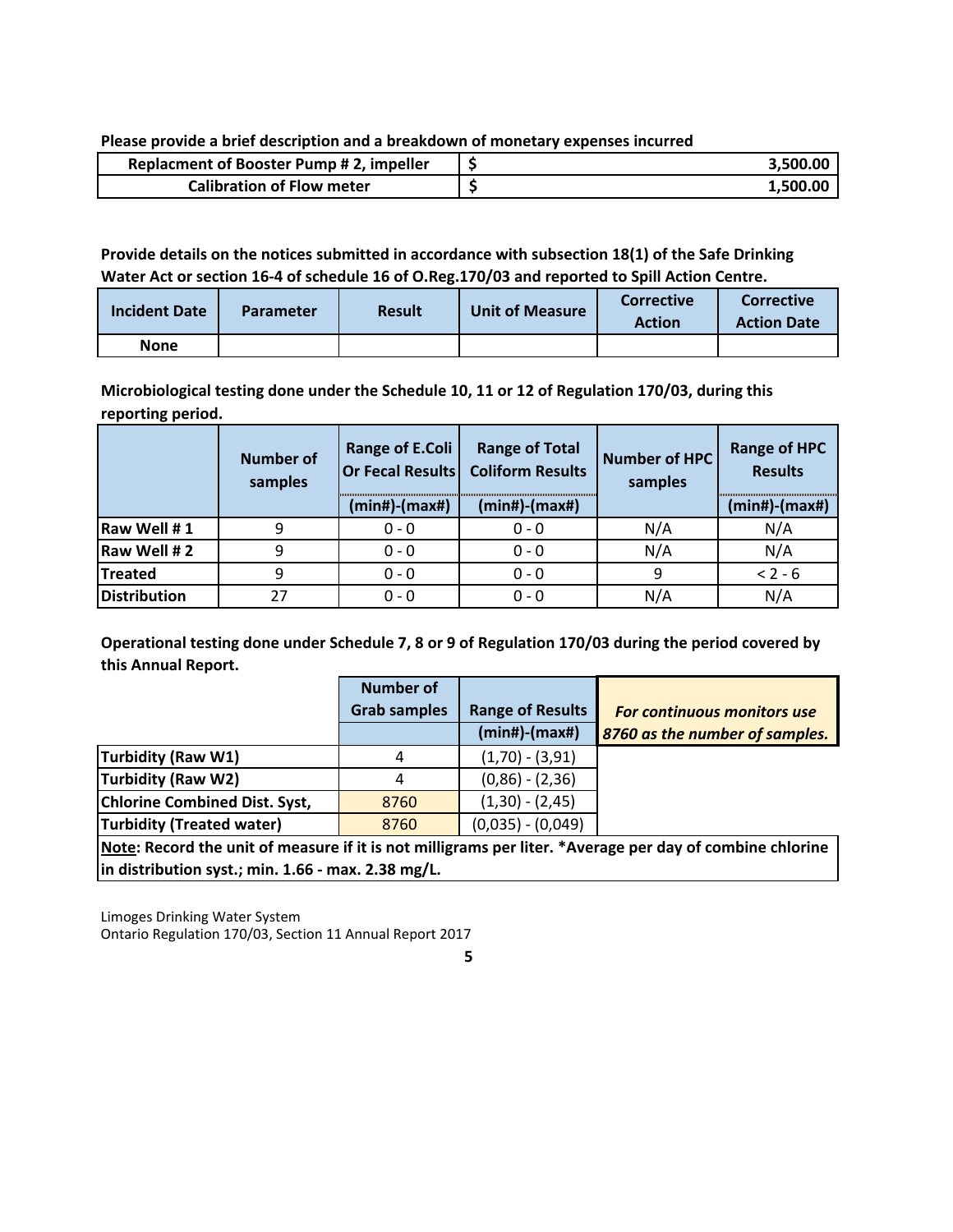**Summary of additional testing and sampling carried out in accordance with the requirement of an approval, order or other legal instrument.**

| Date of Legal instrument issued | <b>Parameter</b> | Date Sampled | <b>Result</b> | Unit of<br><b>Measure</b> |
|---------------------------------|------------------|--------------|---------------|---------------------------|
| N/A                             |                  |              |               |                           |

**Summary of Inorganic parameters tested during this reporting period or the most recent sample results**

| <b>Parameter</b> | Sample date | <b>Result value</b><br>(mg/L) | Limit (mg/L)                       | <b>Exceedance</b> |
|------------------|-------------|-------------------------------|------------------------------------|-------------------|
| <b>Antimony</b>  |             |                               | 0.006                              |                   |
| <b>Arsenic</b>   |             |                               | 0.01                               |                   |
| <b>Barium</b>    |             |                               | 1                                  |                   |
| <b>Boron</b>     |             |                               | 5                                  |                   |
| Cadmium          |             |                               | 0.005                              |                   |
| Chromium         |             |                               | 0.05                               |                   |
| <b>Fluoride</b>  |             |                               | 1.5                                |                   |
| <b>Mercury</b>   |             |                               | 0.001                              |                   |
| <b>Selenium</b>  |             |                               | 0.05                               |                   |
| Sodium           |             |                               | Health >20 reportable (Limit: 200) |                   |
| <b>Uranium</b>   |             |                               | 0.02                               |                   |
| <b>Nitrite</b>   |             |                               | 1                                  |                   |
| <b>Nitrate</b>   |             |                               | 10                                 |                   |

### **Summary of Lead testing under Schedule 15.1 during this reporting period**

| <b>Location Type</b> | <b>Number of</b><br>samples | <b>Range of Lead</b><br><b>Results</b> | <b>Range of Lead Results</b><br>$(min #) - (max #)$ |  | <b>Number of</b><br><b>Exceedance</b> |
|----------------------|-----------------------------|----------------------------------------|-----------------------------------------------------|--|---------------------------------------|
| <b>Plumbing</b>      | N/A                         |                                        |                                                     |  | N/A                                   |
| <b>Distribution</b>  |                             |                                        |                                                     |  | No                                    |
| <b>Alcalinity</b>    |                             |                                        |                                                     |  | N/A                                   |
| <b>pH</b>            |                             |                                        |                                                     |  | No                                    |

Limoges Drinking Water System Ontario Regulation 170/03, Section 11 Annual Report 2017

**<sup>6</sup>**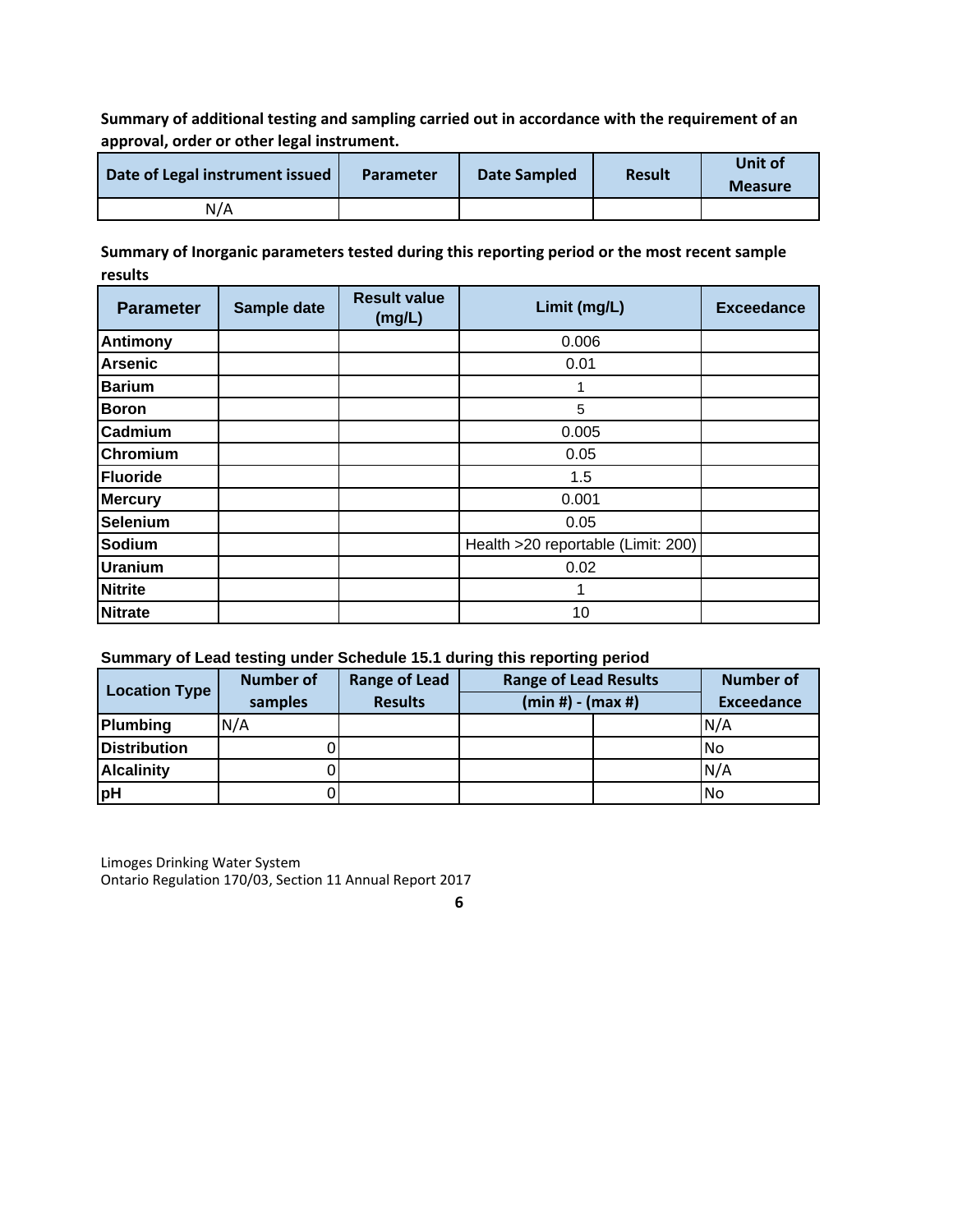| <b>Parameter</b>                          | Sample date | <b>Result value</b> | Limit               | <b>Exceedance</b> |
|-------------------------------------------|-------------|---------------------|---------------------|-------------------|
| Alachlor                                  |             |                     | $0.005$ mg/L        |                   |
| Aldicarb                                  |             |                     | 0.003 mg/L          |                   |
| Aldrin + Dieldrin                         |             |                     |                     |                   |
| Atrazine + N-dealkylated metobolites      |             |                     | $0.005$ mg/L        |                   |
| Azinphos-methyl                           |             |                     | 0.02 mg/L           |                   |
| Bendiocarb                                |             |                     |                     |                   |
| <b>Benzene</b>                            |             |                     | $0.001$ mg/L        |                   |
| Benzo(a)pyrene                            |             |                     | 0.00001 mg/L        |                   |
| Bromoxynil                                |             |                     | 0.005 mg/L          |                   |
| Carbaryl                                  |             |                     | 0.09 mg/L           |                   |
| Carbofuran                                |             |                     | 0.09 mg/L           |                   |
| Carbon Tetrachloride                      |             |                     | 0.002 mg/L          |                   |
| Chlordane (Total)                         |             |                     |                     |                   |
| Chlorpyfiros                              |             |                     | $0.09$ mg/L         |                   |
| Cyanazine                                 |             |                     |                     |                   |
| Diazinon                                  |             |                     | $0.02$ mg/L         |                   |
| Dicamba                                   |             |                     | $0.12$ mg/L         |                   |
| 1,2-Dichlorobenzene                       |             |                     | $0.2$ mg/L          |                   |
| 1,4-Dichlorobenzene                       |             |                     | 0.005 mg/L          |                   |
| Dichlorodiphenyltrichloroethane (DDT) +   |             |                     |                     |                   |
| metabolites                               |             |                     |                     |                   |
| 1,2-Dichloroethane                        |             |                     | 0.005 mg/L          |                   |
| 1,1-Dichloroethylene (vinyldene chloride) |             |                     | 0.014 mg/L          |                   |
| Dichloromethane                           |             |                     | $0.05$ mg/L         |                   |
| 2-4 Dichlorophenol                        |             |                     | $0.9$ mgL           |                   |
| 2,4-Dichlorophenoxy acetic acid (2,4-D)   |             |                     | $0.1$ mg/L          |                   |
| Diclofop-methyl                           |             |                     | 0.009 mg/L          |                   |
| Dimethoate                                |             |                     | $0.02$ mg/L         |                   |
| Dinoseb                                   |             |                     |                     |                   |
| Diquat                                    |             |                     | $0.07$ mg/L         |                   |
| Diuron                                    |             |                     | $0.15 \text{ mg/L}$ |                   |
| Glyphosate                                |             |                     | 0.28 mg/L           |                   |
| Heptachlor + Heptachlor Epoxide           |             |                     |                     |                   |
| Lindane (Total)                           |             |                     |                     |                   |
| Malathion                                 |             |                     | $0.19$ mg/L         |                   |

# **Summary of Organic parameters sampled during this reporting period or the most recent sample results**

Limoges Drinking Water System

Ontario Regulation 170/03, Section 11 Annual Report 2017